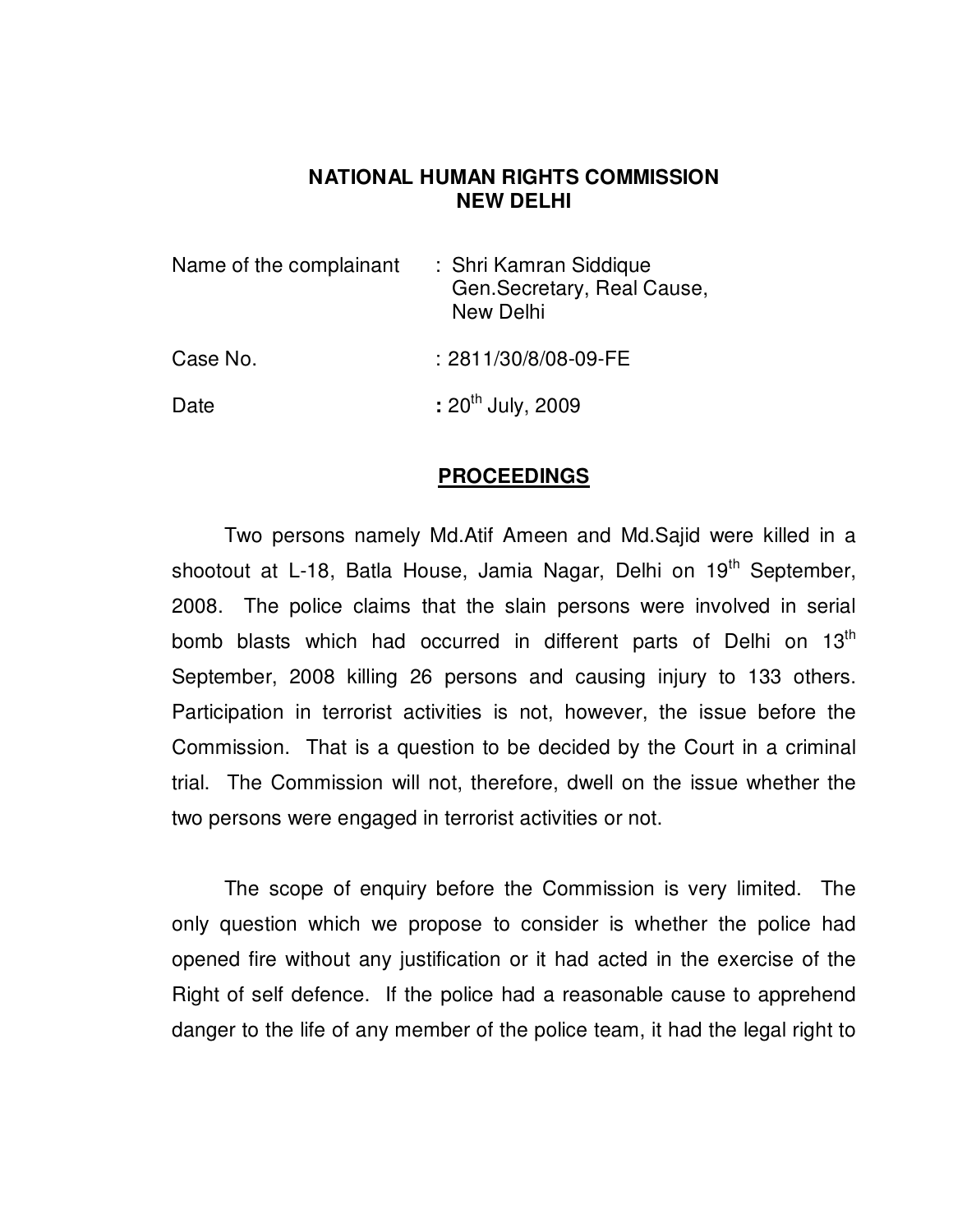act in self defence and the Right of self defence extended to causing death. Section 100 of IPC enumerates the circumstances in which a person can voluntarily cause the death of a person in exercise of the Right of Private Defence.

 Enquiries are conducted by the Commission in accordance with the provisions of Section 17 of the Protection of Human Rights Act, 1993. Section 17 does not contemplate an adversarial proceeding. It empowers the Commission to call for information or report from the Central Government or any State Government or any other authority. If on the material placed before it, the Commission is satisfied that no further enquiry is required, it may not proceed with the complaint.

In this case Shri Kamran Siddiqui, General Secretary, Real Cause made a complaint on  $19<sup>th</sup>$  September, 2008 alleging that "today at around 10.30 a.m. morning the team of Special Cell of Delhi Police came at L-18, Batla House, Okhla, New Delhi and surrounded the said place/area and after one hour encounter, two dead bodies was recovered by the Special Cell from the top/fourth floor of the L-18, Batla House, Okhla, New Delhi. Some witnesses said that the Special Cell came with 2/3 persons covered their faces from black cloth. When the Special Cell came, the said persons are not with them and then came 2/3 bodies (dead bodies)". The complainant urged the Commission to order CBI enquiry and also "to enquire about the statement of the Special Cell of Delhi Police that two persons run away from the said place i.e. L-18, Batla House, Okhla. When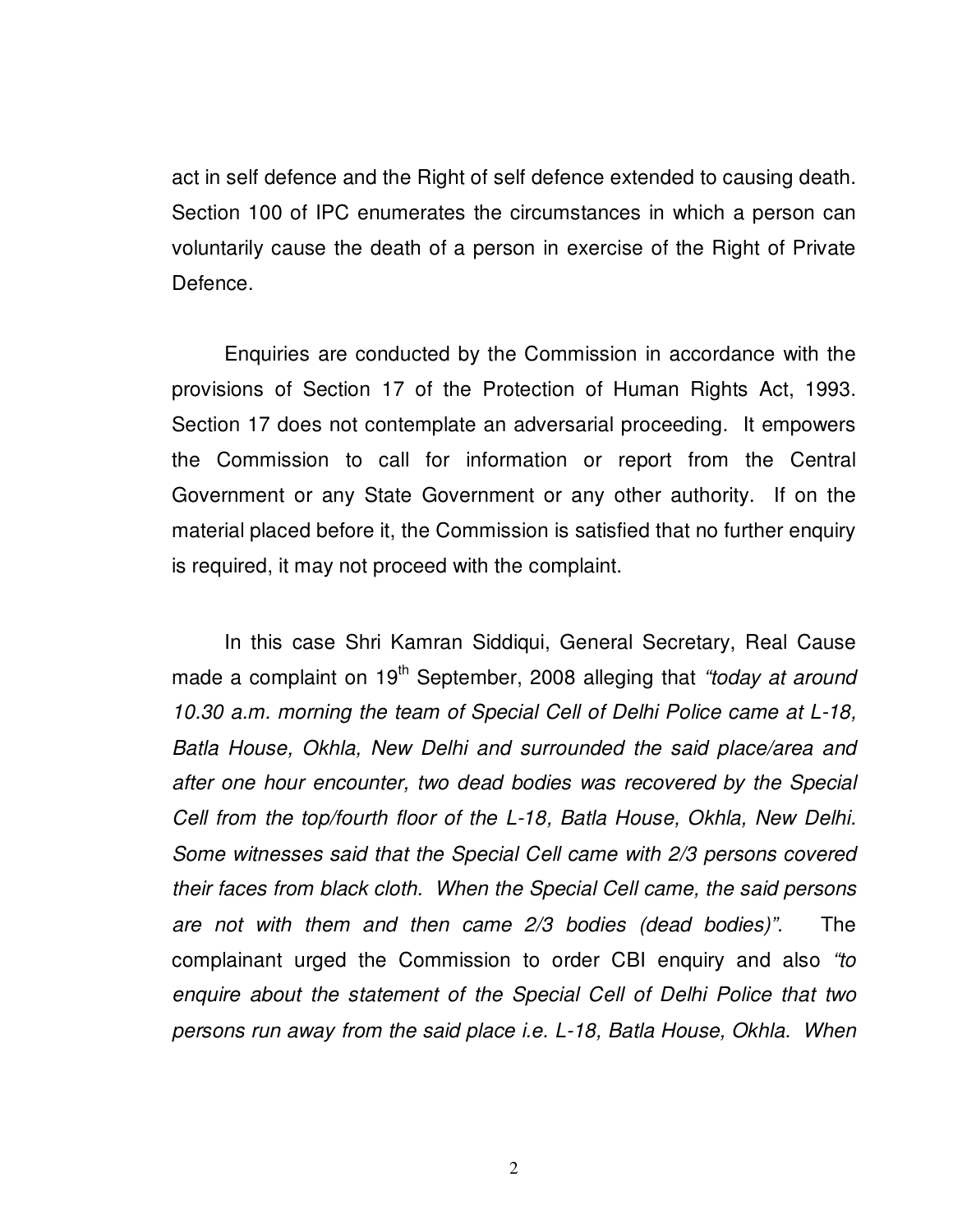the police already covered the said area then how the said two persons were gone away from the said place."

The Commission took cognizance of the complaint on 23<sup>rd</sup> September, 2008 and directed, as follows:- "Commissioner of Police, Delhi is directed to take appropriate action with regard to the investigation of the case as per quidelines laid down by the Commission in the letter dated  $2^{nd}$ December, 2003 of the Chairperson, NHRC to the Chief Ministers of all States."

 Pursuant to the direction of the Commission, Shri R.P. Upadhayay, Additional Commissioner of Police, Vigilance, Delhi submitted a report dated 23rd October, 2008, which is reproduced below:-

"With reference to your Office Notice No. 2811/30/8/08-09- FE/UC/M-1, I am to state that the facts of the case, in brief, are that on 13.9.2008, serial blast incidents were reported at Gaffar Market, Karol Bagh, Central Park and Barakhamba Road, Connaught Place and Greater Kailash, New Delhi resulting in 25 deaths and injuries to 133 innocent persons apart from damage to properties. Three bombs were diffused at Regal, Central Park, Children's Park India Gate, New Delhi. The team of Special Cell deployed informers and mounted technical surveillance to trace the culprits. The intelligence inputs were exchanged with the Central Intelligence Agencies and various states targeted by Indian Mujahideen. The technical surveillance/analysis revealed that one Atif @ Bashir r/o Azamgarh, UP, involved in the serial blast incidents in Delhi was, at present, residing somewhere at Batla House, Jamia Nagar, Delhi.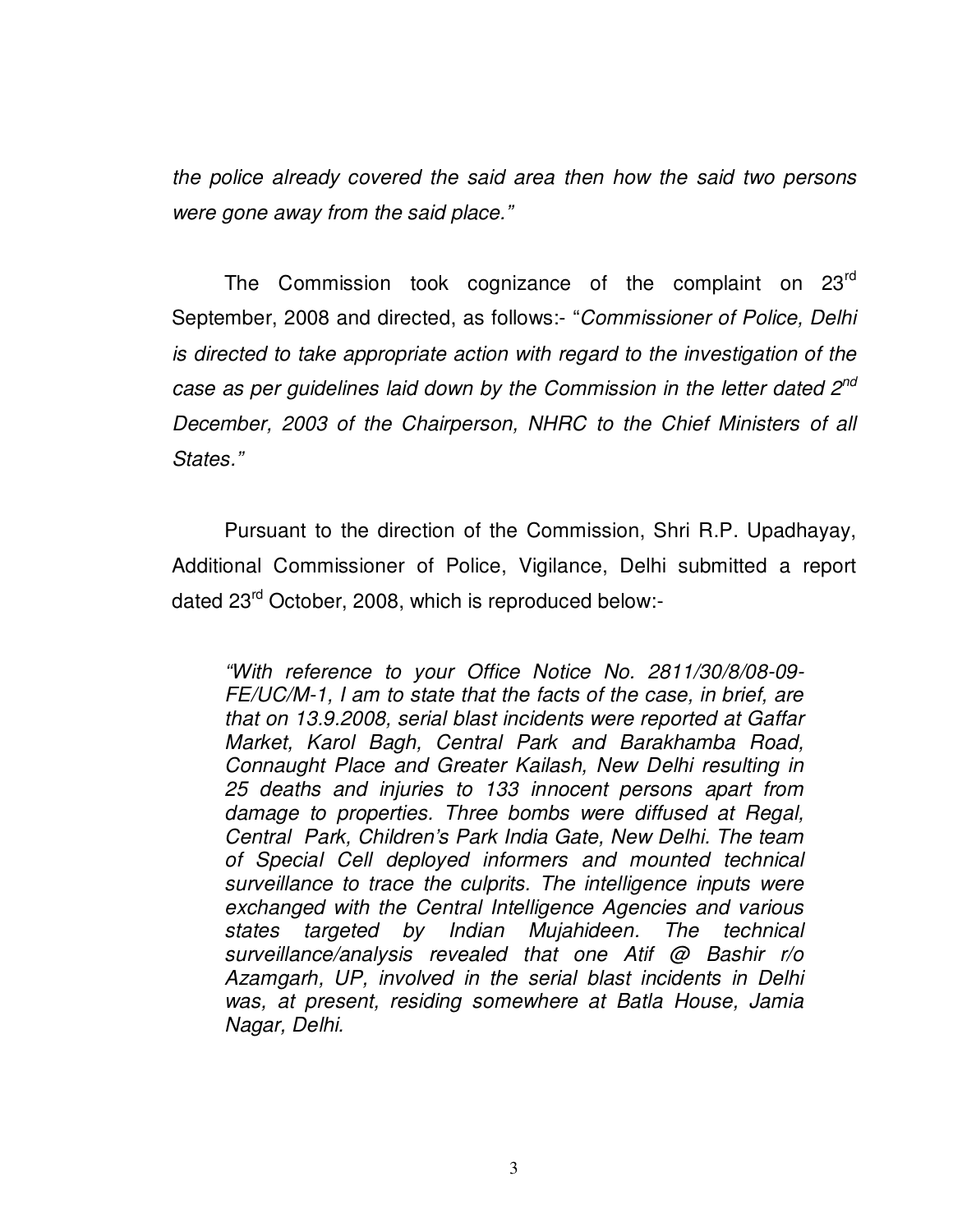On 19.09.2008, specific information was received that Atif @ Bashir was residing on top floor flat No. 108 of building L-18, Batla House, Delhi. On the basis of this information, Inspector Mohan Chand Sharma of Special Cell, Delhi along with few staff entered into the building to conduct raid at the said flat whereas remaining team members remained at ground floor to cover the building. The team knocked at the main door of the flat and disclosed identity but the occupants of the flat did not respond. Then the team, in order to enter the flat, pushed the main door but was found bolted from inside. Thereafter, the team went to another door of the flat and found it unbolted. The team members entered the flat through the side door to apprehend the suspects. The occupants of the flat opened fire on the police team to evade arrest. The team members also fired in self-defence and in order to apprehend the inmates. During the cross firing, Inspr. Mohan Chand Sharma and HC Balwant Singh and two militants sustained bullet injuries while two other militants managed to escape from the flat by firing on the police party. The injured police officers and the militants were removed to Hospitals. Two pistols of .30 calibre were found lying near the injured militants. During the cursory search of flat, one AK series rifle along with, two magazines containing 30 live rounds each was recovered from the far end right side room of the flat. One militant namely Mohd. Saif s/o Sadaab Ahmad r/o V & PO Snjarpur, P.S. Sarai Meer, Tehsil Nizamabad, Distt. Azamgarh, UP surrendered before the police party inside the flat. Names of the escaped militants were revealed by Moh. Saif as Junaid @ Ariz and Shahnawaj @ Pappu. Both the injured militants were declared brought dead at the hospital. Inspector Mohan Chand Sharma also succumbed to his injuries at the hospital. HC Balwant Singh is still admitted in Trauma Centre, AIIMS, Delhi. A report was accordingly sent to Secy. General, NHRC, New Delhi vide DCP/Spl. Cell's Office letter No. 2445/SO/DCP/Spl. Cell dated 20.09.2008, copy of which was duly endorsed to MHA, L.G. and DCsP/South Distt. & Vigilance.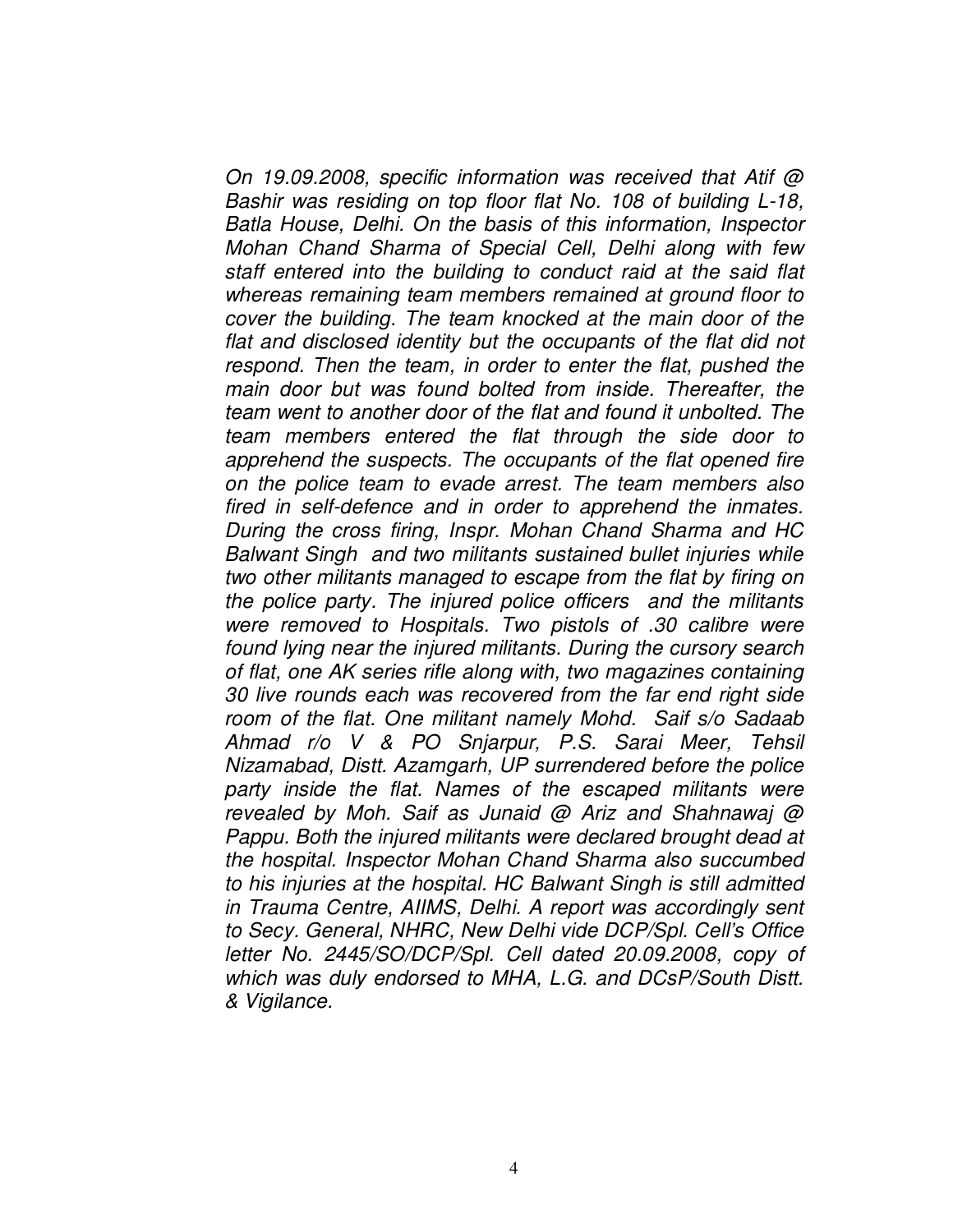The complainant has raised doubts about the statement of police pertaining to escape of two persons when the entire area was cordoned off which is baseless. It is true that there is only one entry/exit from the stairs but there are 8 flats on four floors through these stairs and each of these 8 flats is having 2 entry/exit gates. Flat No. 108 of L-18, Batla House is also having two gates. While firing was going on between inmates and police, two of the militants later identified as Ariz @ Junaid and Shahbaz @ Pappu managed to escape from the flat from one of the gates. Many of the inmates of the flats in the said building came out on hearing the gun shots and the militants took advantage of the situation and managed to escape.

 During investigation, accused Mohd. Saif admitted that he is the member of terrorist module "Indian Mujahideen" responsible for the serial blast incidents dated 13.09.2008 of Delhi. He also disclosed his involvements in other blasts incidents in Uttar Pradesh, Jaipur (Rajasthan), Ahmedabad etc. and further disclosed the names of his associates involved in serial blast incidents in various states of India. The information about involvements of these outfit members were shared with Central Intelligence Agencies and other State Police like Rajasthan, Mumbai, Gujarat and Uttar Pradesh. The members of Indian Mujahideen have since been arrested in Mumbai, Uttar Pradesh and other states also. Five members of this terrorist outfit have also been arrested in Delhi serial blasts dated 13.9.2008. The investigation of the bomb blast cases is still in progress.

 The allegations levelled by the complainant against police are strongly denied. Proper investigation into the encounter vide FIR No. 208 dated 19.9.2008 u/s 186/353/307/332/34 IPC and 25/27 Arms Act, P.S. Jamia Nagar, South Distt., Delhi, was initially carried out by the local police of South District which is an independent Unit from Special Cell, Delhi. The case has since then been transferred to the Crime Branch of Delhi Police by C.P., Delhi, which is a specialized agency. In view of the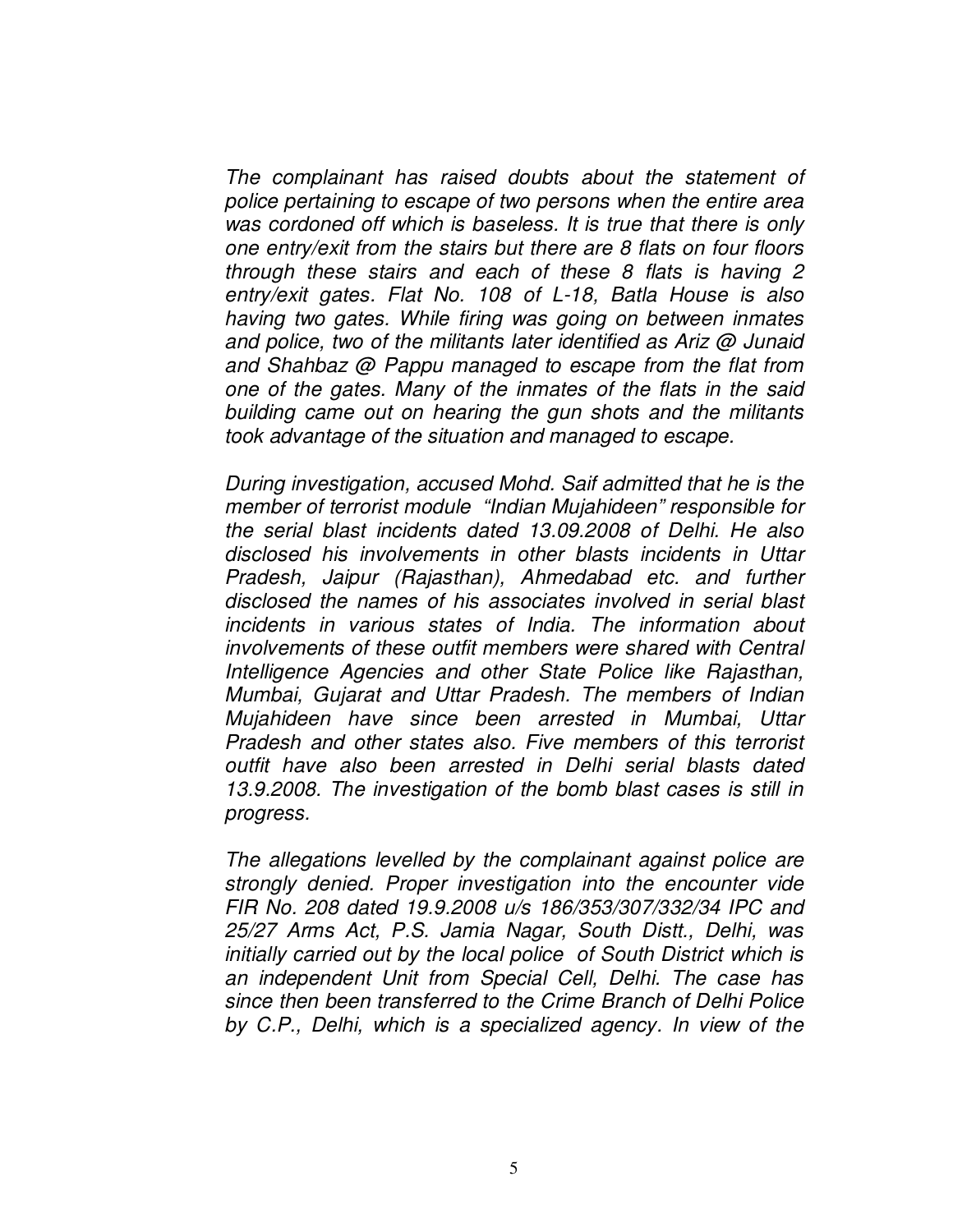overall facts and circumstances of the case, no CBI enquiry is required in the matter."

On receiving another communication dated  $14<sup>th</sup>$  October, 2008 from Shri Kamran Siddiqui, the Commission made further query from the Commissioner of Police vide proceedings dated 17<sup>th</sup> October, 2008. Shri Satish Chandra, Special Commissioner of Police (Vigilance), Delhi responded to the query vide communication dated 19<sup>th</sup> November, 2008. He reported as follows:-

"The investigation of the case relating to incident of shootout at L-18, Batla House, Jamia Nagar, Delhi was earlier being conducted by the officers of P.S. Jamia Nagar and on 1.10.2008, in order to conduct an in depth, scientific and impartial investigation into the matter, the case was transferred to Crime Branch. A report of the Crime Branch which is investigating case FIR No.208, P.S. Jamia Nagar pertaining to the incident on  $19<sup>th</sup>$  September, 2008 is enclosed at Annexure-I. During the investigation of this case, the investigating agency has got the spot examined by a team of experts of CFSL, CBI, CGO Complex, New Delhi. The post mortem examination of the deceased was conducted at All India Institute of Medical Sciences by a panel of three doctors (copies of the post mortem reports of Inspr. Mohan Chand Sharma, Atif and Sajid are enclosed at Annexures-II, III and IV). The exhibits have been sent to CFSL, CBI, CGO Complex, New Delhi who would besides other ballistic and biological tests also conduct dermal nitrate tests from the swabs taken from the hands of deceased militants. The investigating agency has also examined the residents of the immediate neighbourhood of L-18, Batla House, Jamia Nagar, New Delhi. Efforts have been made to associate the next of kin of the deceased militants in the investigation of the case."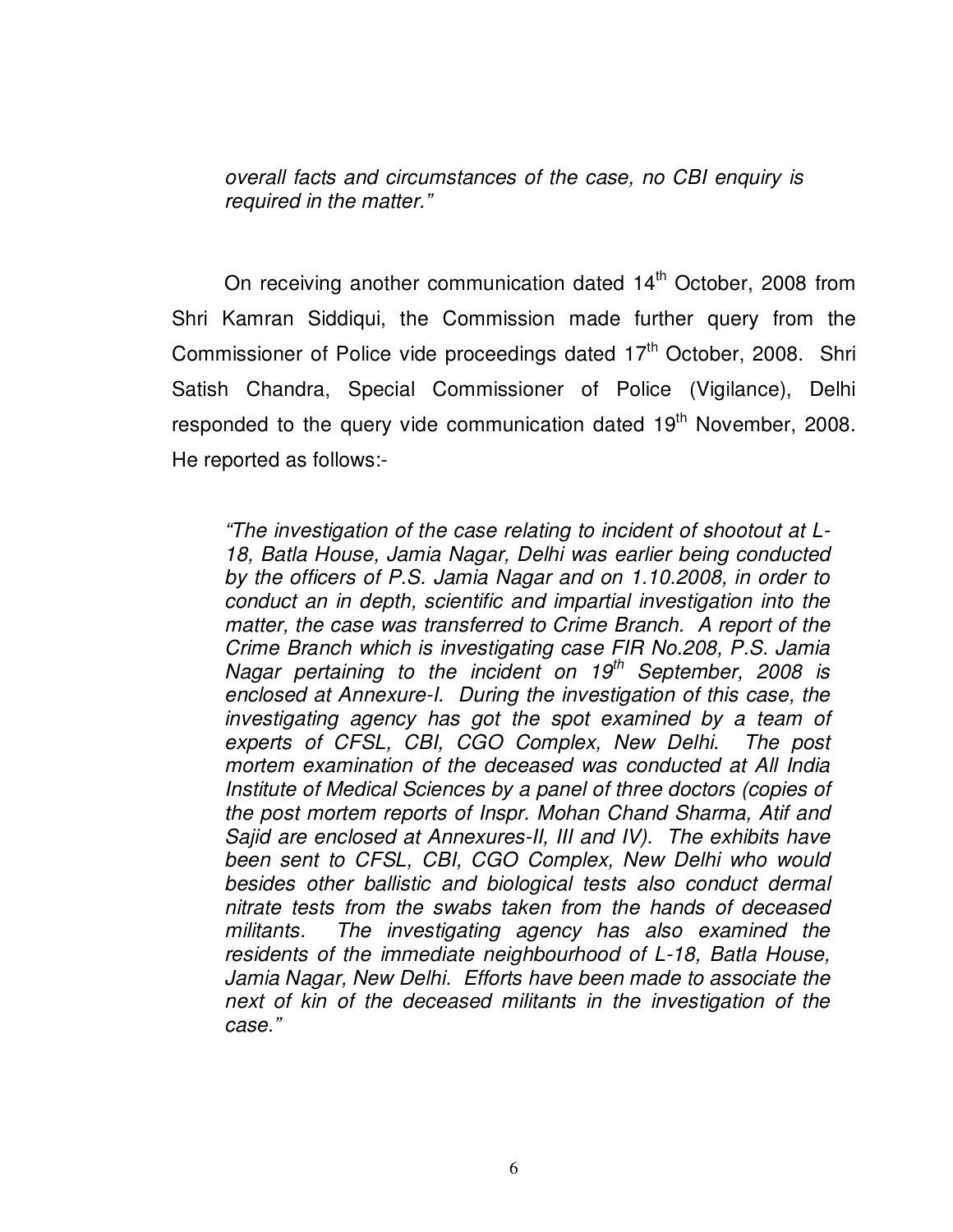On the specific queries made by the Commission, Shri Satish Chandra, Special Commissioner of Police (Vigilance), Delhi further informed as follows:-

- "1. Issue regarding the magisterial probe into the events relating to the incident dated 19.9.2008 has been referred to Lt. Governor, Delhi vide C.P., Delhi reference No.3875/CP/Delhi dated 6.11.2008.
- 2. A case vide FIR No.208/08 dated 19.9.2008 u/s 186/353/332/307/302/34 IPC and 25/27 Arms Act has been registered at PS Jamia Nagar, Delhi and an in-depth scientific and impartial investigation into the matter is being carried out by Interstate Cell of Crime Branch, which is a specialized and an independent unit.
- 3. On the request of Crime Branch, Director CFSL, CBI, CGO Complex accompanied with other officials of ballistic, biological and other staff inspected the scene of crime on 13.10.2008 that lifted exhibits from the spot. Only one official of the Special Cell SI Rahul Kumar who is the complainant of the case FIR No.208 dated 19.9.2008 P.S Jamia Nagar, Delhi had accompanied the Crime Branch team on their request."

 He also annexed with his communication an interim report of Crime Branch as Annexure-I and another report of Joint Commissioner of Police, Special Cell as Annexure-V.

 The interim report of Shri Neeraj Thakur, DCP (Crime & Rly.), Delhi, which was annexed as Annexure-I with the communication dated 19<sup>th</sup> November, 2008 mentioned that "I.O. examined the witnesses, got the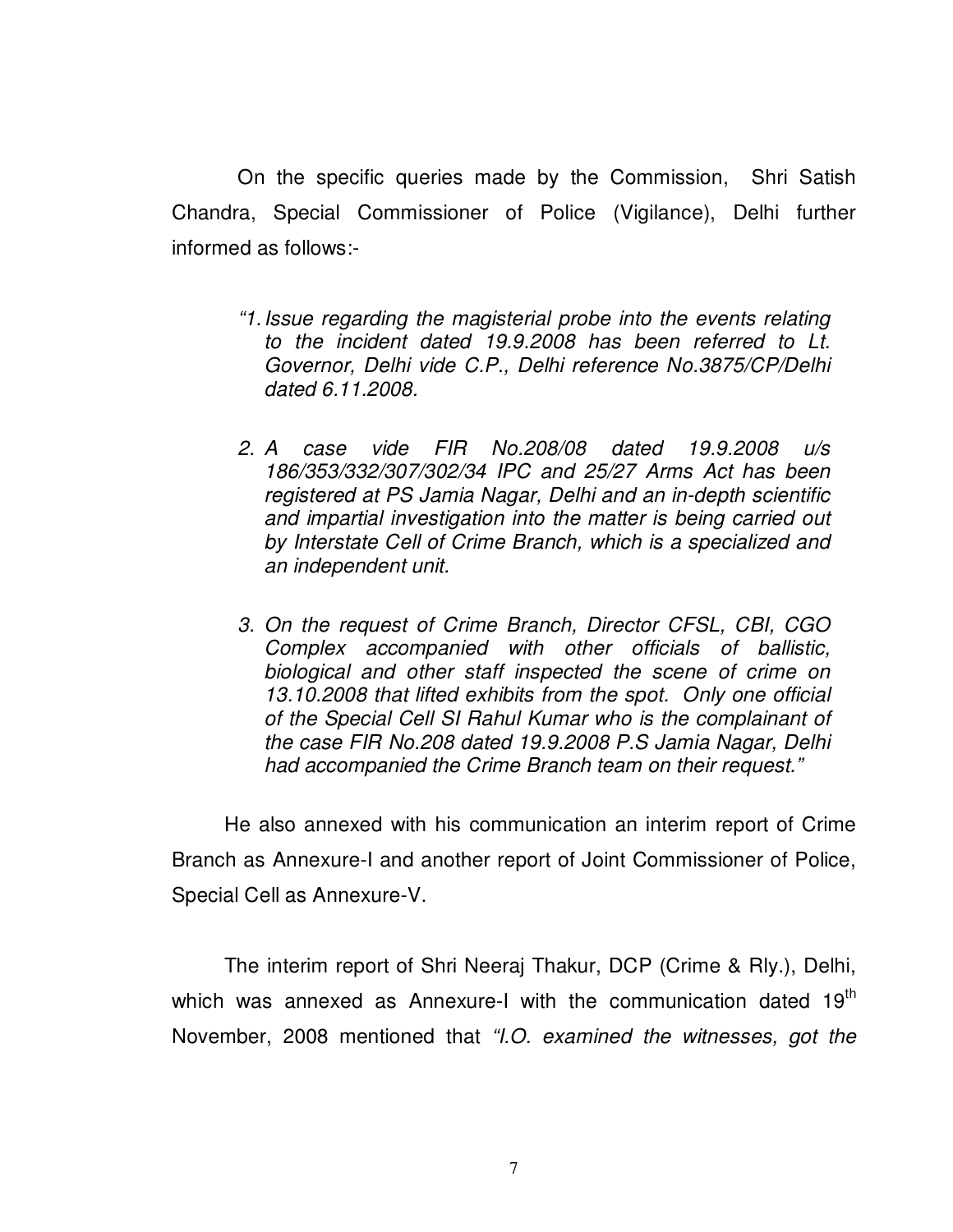scene inspected, prepared the site plan, got the scene photographed and also got the scene inspected by a draftsman for preparation of scale site plan. He seized 02 pistols along with 01 live cartridge which was found loaded in one of the pistol and one AK series Rifle with 02 magazines having 30 live cartridges each. A bullet proof jacket having two bullet marks have also been seized in this case along with 19 empty cases of 9 mm, 08 empty cases of 30mm and 3 empty cases of AK 47 and 13 lead bullets from the scene of crime. He also lifted blood samples from various places of scene of crime i.e. Flat No.108, L-18, Batla House. I.O. also got the post mortem conducted of the deceased namely Mohd. Sajid and Mohd. Atif and Police Officer Inspr. Mohan Chand Sharma. He also produced the post mortem report of all the above three persons. He also seized the clothes of the dead, blood samples, swab from hands and injuries and metallic objects from dead bodies."

 The sequence of events was narrated by Shri Karnail Singh, Joint Commissioner of Police, Special Cell, Delhi in his note which was annexed by Special Commissioner of Police (Vigilance) with his communication dated  $19<sup>th</sup>$  November, 2008 as Annexure-V. The relevant extract of the note is reproduced below:-

 "A team headed by Inspector Mohan Chand Sharma, first went to the place to apprehend the accused, who were all without bullet proof jackets for the reason explained above. A backup team in bullet proofs and AK-47 assault rifle was stationed at a distance. Inspector Mohan Chand Sharma who was heading the first team, directed SI Dharmender to go into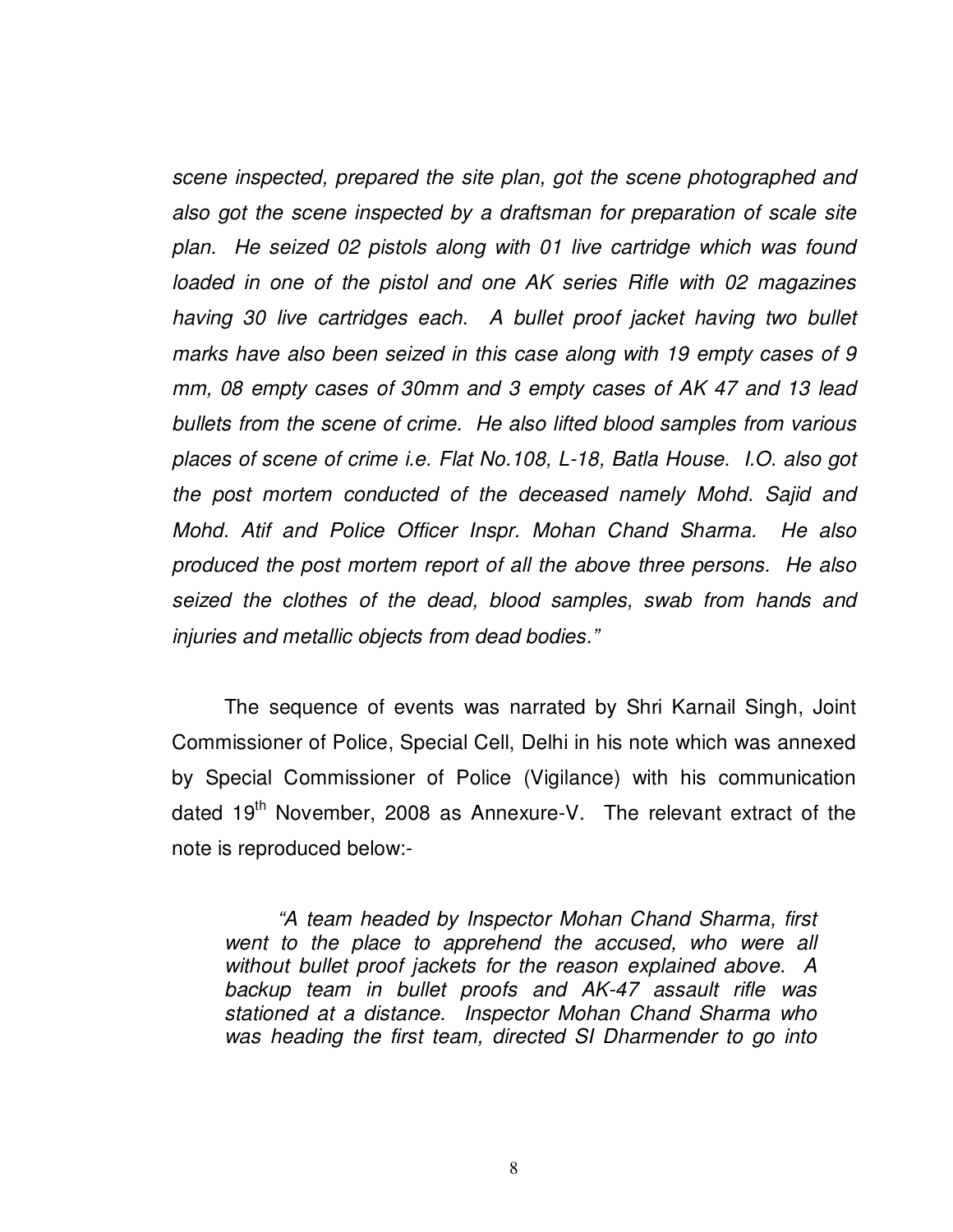Flat No.108 in the garb of an executive of one of the mobile service providers with the express purpose of fixing the identity of the user of mobile number 9811004309.

 SI Dharmender first went upstairs on the top floor of Flat No.108 of L-18, Batla House. He heard couple of voices in the apartment and decided to come back to inform Inspector Mohan Chand Sharma who then decided to go together to check the inmates in the apartment. A seven member team including Inspector Mohan Chand Sharma went to the top floor of this building, where this Flat No.108 was located. The building was such that it had four floors and each floor had two apartments. Flat No.108 also had two entry points in L-shape.

 Inspector Mohan Chand Sharma knocked the front door and asked them to open the door informing them of their being police personnel. Nobody opened the door. He then tried to push the door but it was found bolted from inside. He then pushed the other door which was not found bolted from inside and the team led by Inspector Mohan Chand Sharma entered the flat through this door. Immediately, a volley of fire came on the police team from the right side of the drawing room as well as the left side room of the apartment. The police team also fired back in self defence and with a view to apprehend the militant. In this shootout, Inspector Mohan Chand Sharma and HC Balwant got bullet injuries. One of the militants later identified as Mohd Atif Ameen @ Bashir sustained bullet injuries while two militants later identified as Ariz @ Junaid and Shahbaz @ Pappu managed to escape from the spot while firing at the police party. Inspector Mohan Chand Sharma and HC Balwant Singh were brought downstairs by the other team members, however, three members of the team stayed back in the flat. The back-up team, headed by ACP Sanjeev Kumar Yadav which was in bullet proof jackets immediately rushed to the flat in order to rescue the team members and apprehend the militants holed inside the flat. Again a shoot out by militant later identified as Mohd Sajid @ Pankaj started on which the back-up team also fired and in the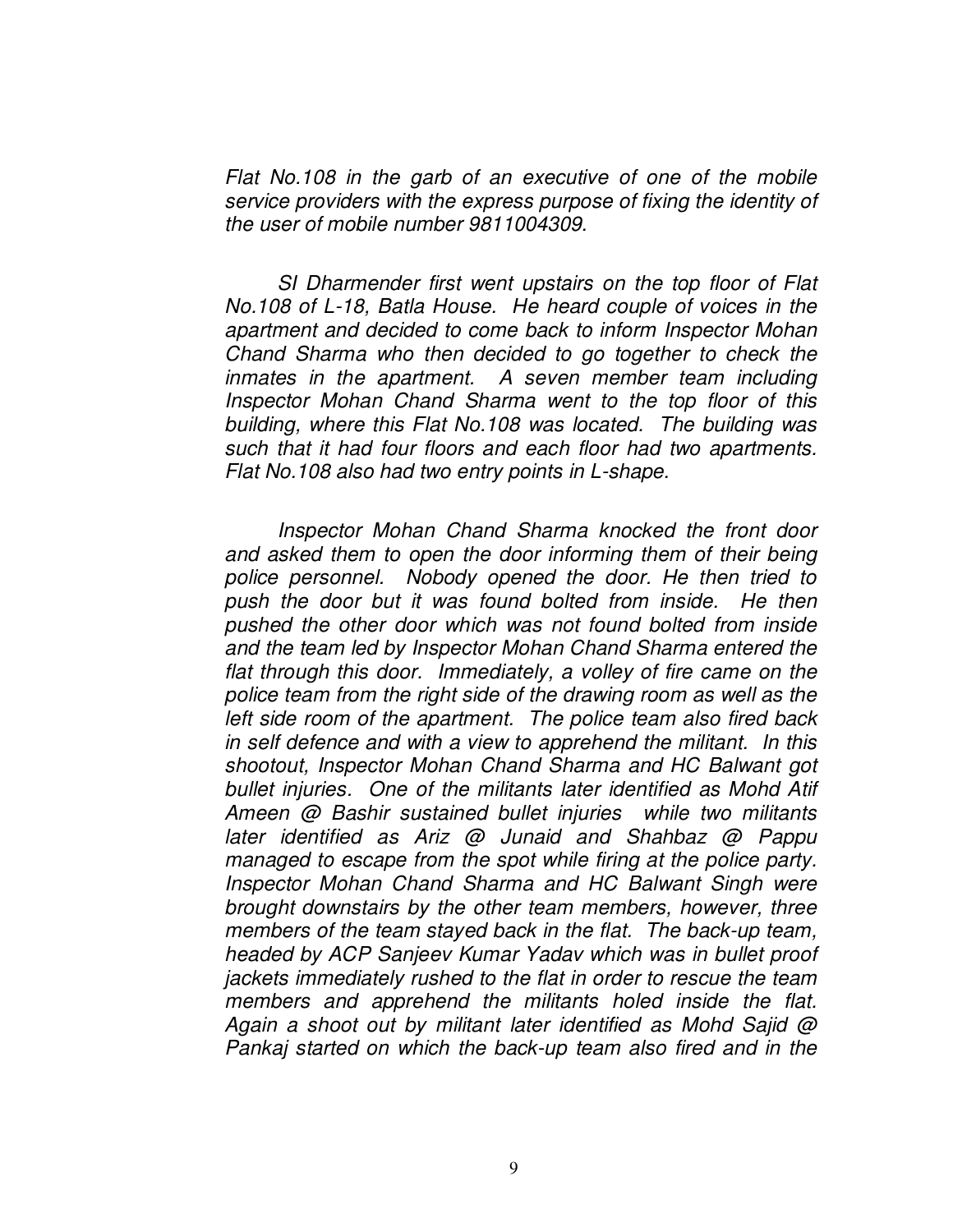cross-firing that took place Head Constable Rajbir Singh was hit on the bullet proof jacket by bullets fired by the militant Mohd Sajid @ Pankaj. In the cross fire by the back up team, militant Mohd Sajid @ Pankaj sustained injuries whereas another militant identified as Mohd Saif @ Rahul Sharma surrendered before the police party. Both the injured militants Mohd Atif Ameen and Mohd Sajid were removed to hospital and they were declared brought dead at AIIMS Hospital. Inspector Mohan Chand Sharma later succumbed to his injuries at the hospital the same day."

The report dated 19<sup>th</sup> November, 2008 which was received from Shri Satish Chandra, Special Commissioner of Police (Vigilance), Delhi was considered along with its annexures by the Commission on 22<sup>nd</sup> December, 2008. The following observations and direction were made:-

 "The Commission had formulated guidelines to be followed in cases of deaths in police encounters and circulated the same to the Chief Ministers/Administrators of all States/Union Territories vide letter dated 2<sup>nd</sup> December, 2003. One of the guidelines is that a magisterial enquiry must invariably be held in all cases of death which occur in the course of police action. Addl. Commissioner of Police (Vigilance) has communicated that "the issue regarding the magisterial probe in the events relating to the incident dated 19.9.2008 has been referred to Lt. Governor, Delhi.

 Let the Commission be apprised of the decision taken by the Lt. Governor regarding the magisterial probe. Response within six weeks."

A communication dated 21<sup>st</sup> January, 2009 was then received from Shri Ashish Kumar, Deputy Secretary (Home) and he informed the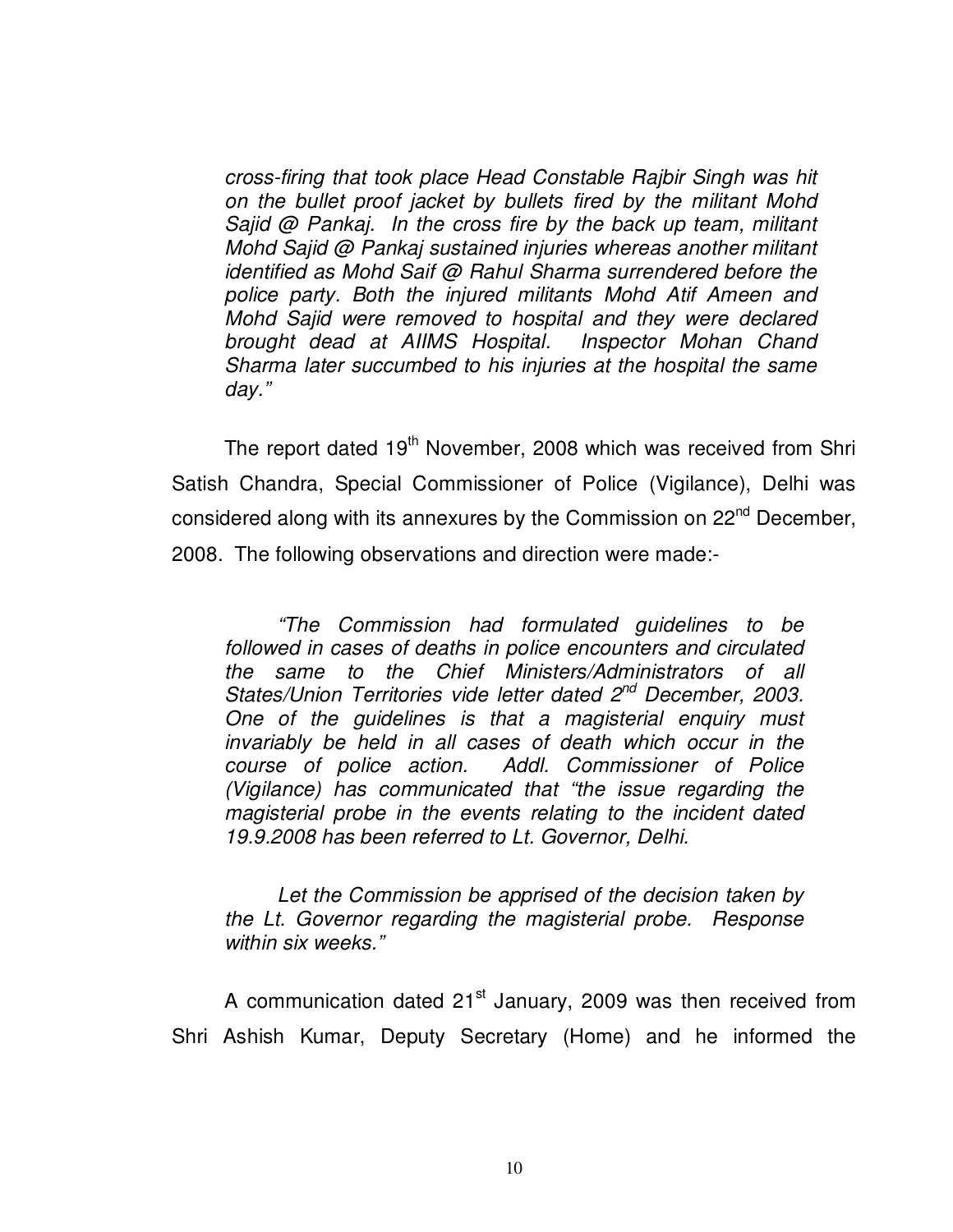Commission that the Lt. Governor of Delhi had declined to order a magisterial enquiry in the case. Relevant part of the communication is reproduced below:-

 "NHRC had asked whether a magisterial enquiry has been ordered pertaining to the incident of September 19, 2008. This issue has been examined at length and the Hon'ble Lt. Governor, Delhi has not found any ground for the issuance of orders for magisterial enquiry due to the following reasons.

- i. The Indian Mujahideen group had been found to be involved in terrorist activities in different parts of the country for the last several years.
- ii. The interrogation of the accused also indicates that Atif and Sajid who died during the encounter were not only involved in Delhi blasts of 13 September, 2008 but were involved in other terrorist activities committed by Indian Mujahideen.
- iii. The died militant Mohd Atif Ameen was found to be a member of SIMI. He was also found heading the North Indian module of Indian Mujahideen from Delhi. He was found to be Pak trained militant and responsible for serial blast incidents in Delhi on 13.9.2008, Ahmedabad blasts of 26.7.2008, Jaipur blasts of 13.05.2008, UP Court blasts of 23.11.2007 and others.
- iv. Mohd. Atif Ameen was also found studying in M.A. (Human Rights) in Jamia University Delhi on fake Graduation Degree documents of University of Allahabad,  $U.P.$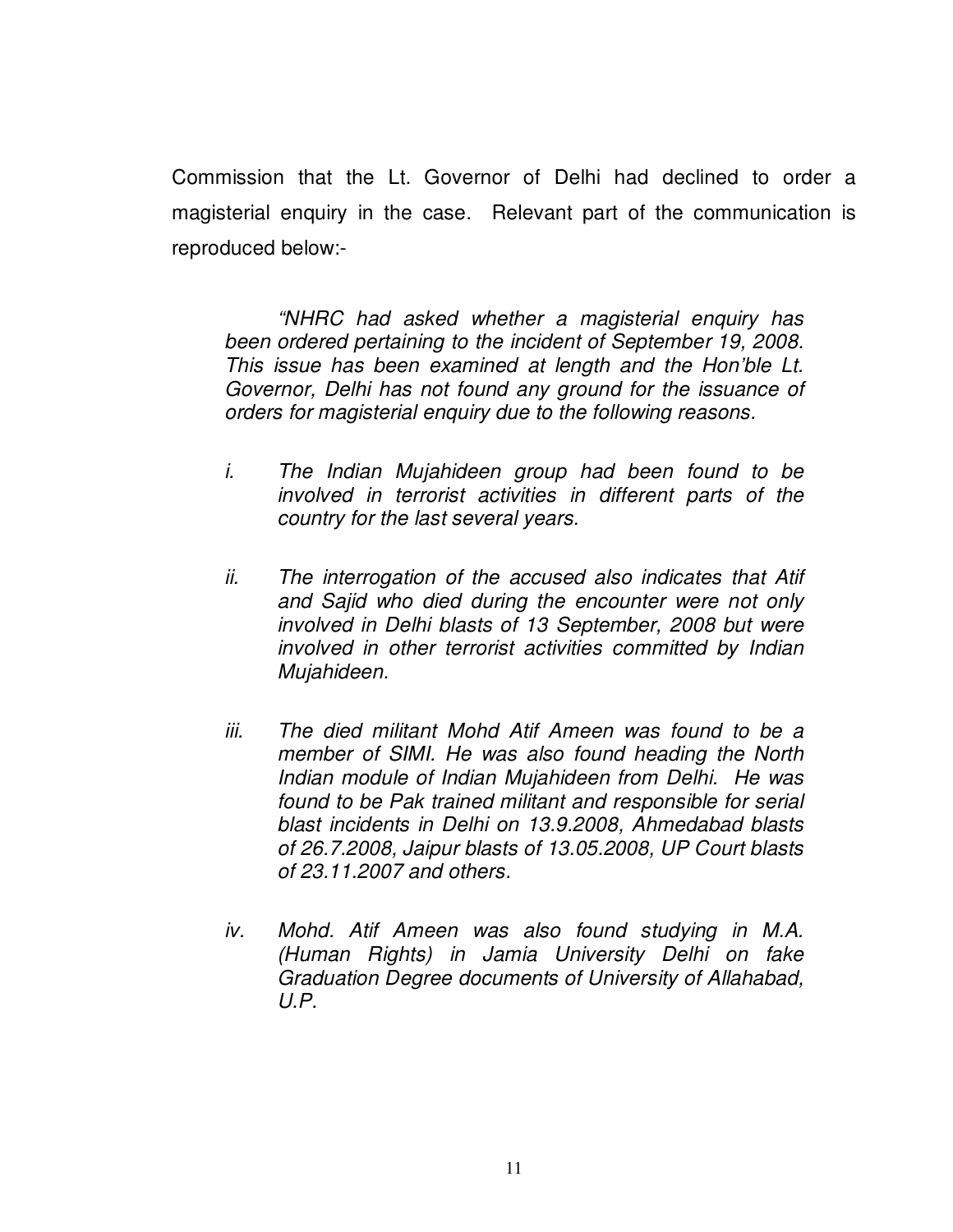- v. Lot of data related to Delhi and Ahmedabad blasts was recovered from the laptops and mobile phones of Mohd Atif Ameen.
- vi. Another died militant Mohd Sajid was also found to be an active member of the Indian Mujjahideen and responsible for various blast incidents including blasts in Delhi, Jaipur, Ahmedabad and Uttar Pradesh in 2007-08.
- vii. The bodies of the deceased militants and the deceased officer Inspector Mohan Chand Sharma were examined by a Board of 3 Doctors at All India Institute of Medical Sciences, Delhi.
- viii. The investigation of the case related to Batla House shootout is being investigated by a different agency *i.e.* Crime Branch which is conducting an impartial and scientific investigation.
- ix. That one of the militants Mohd Saif who had holed himself in the bathroom of the flat was apprehended unharmed, who also stated in his statement to the Crime Branch about the militants being armed with weapons and firing by them.

 He has further observed that in these circumstances, when the police went to apprehend the accused and they were fired upon, there was no option with them but to open fire in self defence and to arrest the accused. The modules of the Indian Mujahideen have conducted bomb explosions in various parts of the country including Delhi, Uttar Pradesh, Rajasthan, Gujarat, Karnataka, Andhra Pradesh etc. subjecting police officers, who have worked out this case at the cost of loosing a gallant colleague and nearly loosing another would be highly demoralizing and would weaken the resolve of the police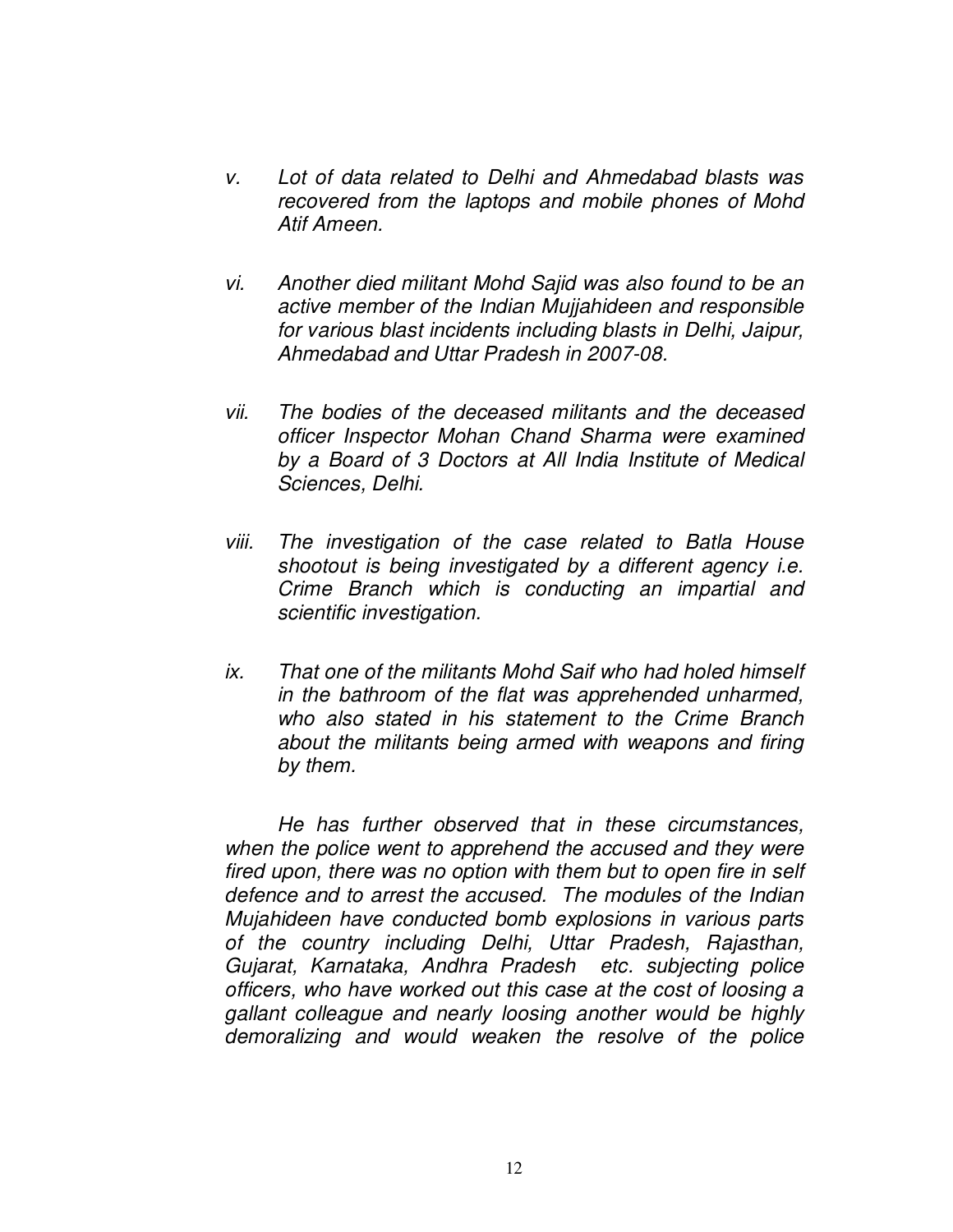officers to fight against terrorists. A police officer confronted by armed terrorists should not have to start thinking whether to die of the firing from the militants or if the militant dies to face the magisterial enquiries which are to follow. The Crime Branch is already conducting investigation of the shootout. Two accused persons are yet to be arrested. Crime Branch is expected to file its charge sheet in the Court shortly where after the case will be subjected to due judicial scrutiny.

 In view of the above facts and circumstances of the case, the Hon'ble Lt. Governor, Delhi did not find the police action in Batla House a fit case for initiation of any Magisterial Enquiry at this stage."

In the meantime ANHAD, an NGO filed a Writ Petition No.WP( C) 7368/2008 in the High Court of Delhi and National Human Rights Commission (NHRC) was impleaded as a Respondent in the said case by the Hon'ble High Court vide order dated  $22^{nd}$  January, 2009. The Hon'ble High Court also directed the Standing Counsel for the State to produce a copy of the decision taken by the Lt. Governor. Since the propriety of the order passed by the Lt. Governor was to be considered by the High Court, the Commission noted in its proceedings dated  $9<sup>th</sup>$  February, 2009 that it would not be proper for it to hold parallel proceedings. The enquiry was accordingly suspended by the Commission. On 20<sup>th</sup> May, 2009, the Hon'ble High Court requested the Commission to complete the enquiry and file the enquiry report before  $22^{nd}$  July, 2009. Thereafter, the Commission resumed the enquiry in accordance with the provisions of Section 17 of the Protection of Human Rights Act, 1993.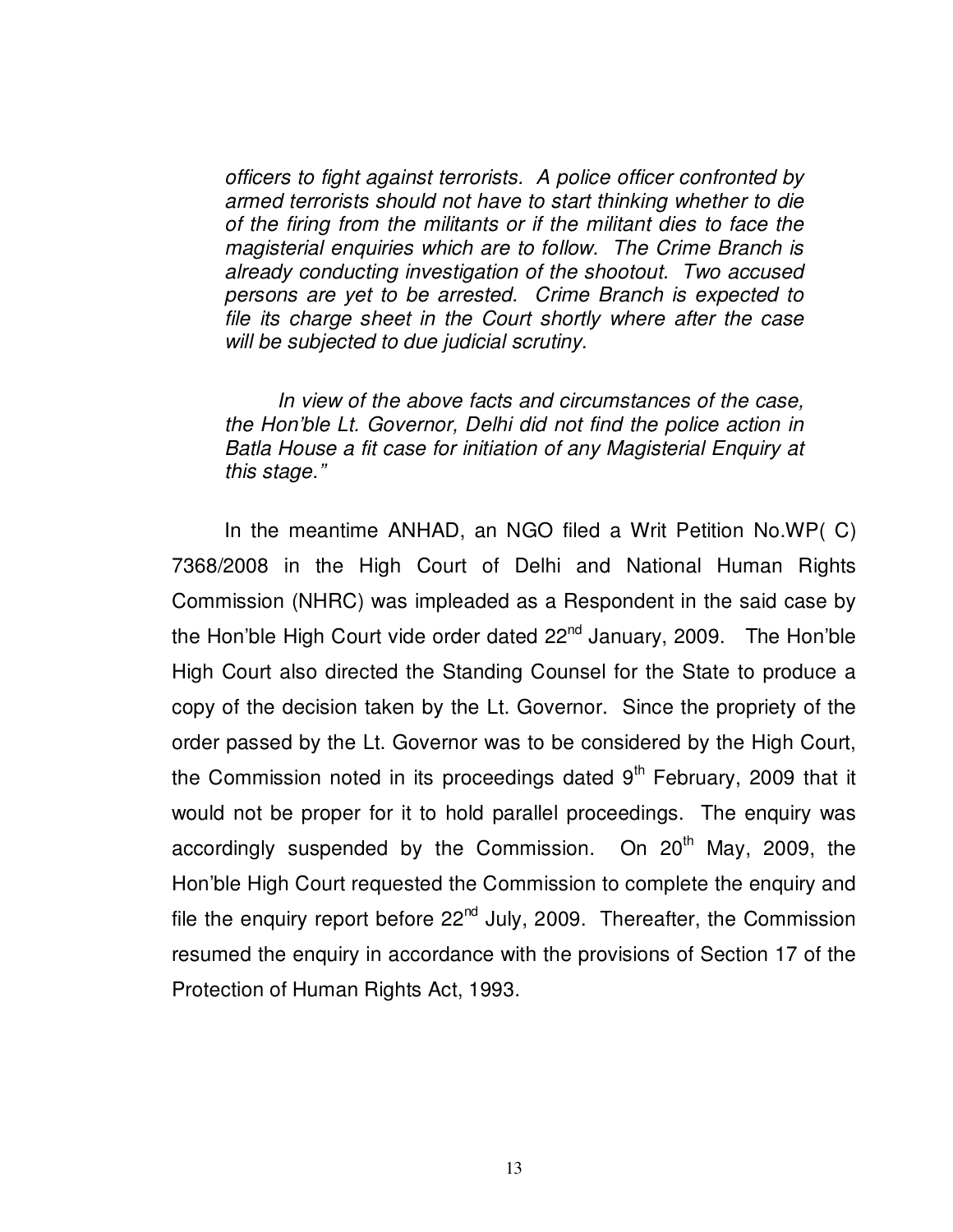Although the benefit of magisterial enquiry report is not available, the post mortem reports of Inspector Mohan Chand Sharma, Mohd. Atif Ameen and Mohd. Sajid, the injury report of H.C. Balwant Singh, the biological examination report, the serological examination report and the fire arms examination report have been received in the Commission.

 The post mortem report of Inspector Mohan Chand Sharma shows the following ante mortem injuries:-

- "1. Surgical therapeutic incised wound on lt. shoulder and lt. Upper arm of size  $12 \times 1.5$  cm x muscle deep with extravasation of blood in underlying muscular layers. A small area of size 3 x 2 cm of contusion was seen on both sides of wound margin 3 cm lateral to medial end of wound on lt. shoulder. [ENTRY WOUND – EXPLORED & DEBRIDED].
- 2. Surgical therapeutic incised wound vertically placed in middle  $1/3^{rd}$  of It. arm laterally of size 9 x 2 cm x muscle deep with extravastion of blood in muscular layers underneath. The wound was situated 18 cm below lt. shoulder top & 8 cm above It. elbow joint. [EXIT WOUND – EXPLORED & DEBRIDED].

 On dissection injury no.(1) & (2) were found communicating with each other through muscular layers. There was extensive extravastion of blood in muscular layers of left upper arm & lt. shoulder region. No bony injury seen.

3. Stitched wound with staples in midline on ant. abdominal wall, 31 cm in length. On opening the wound through all layers of ant. abdominal wall, small intestine, mesentery and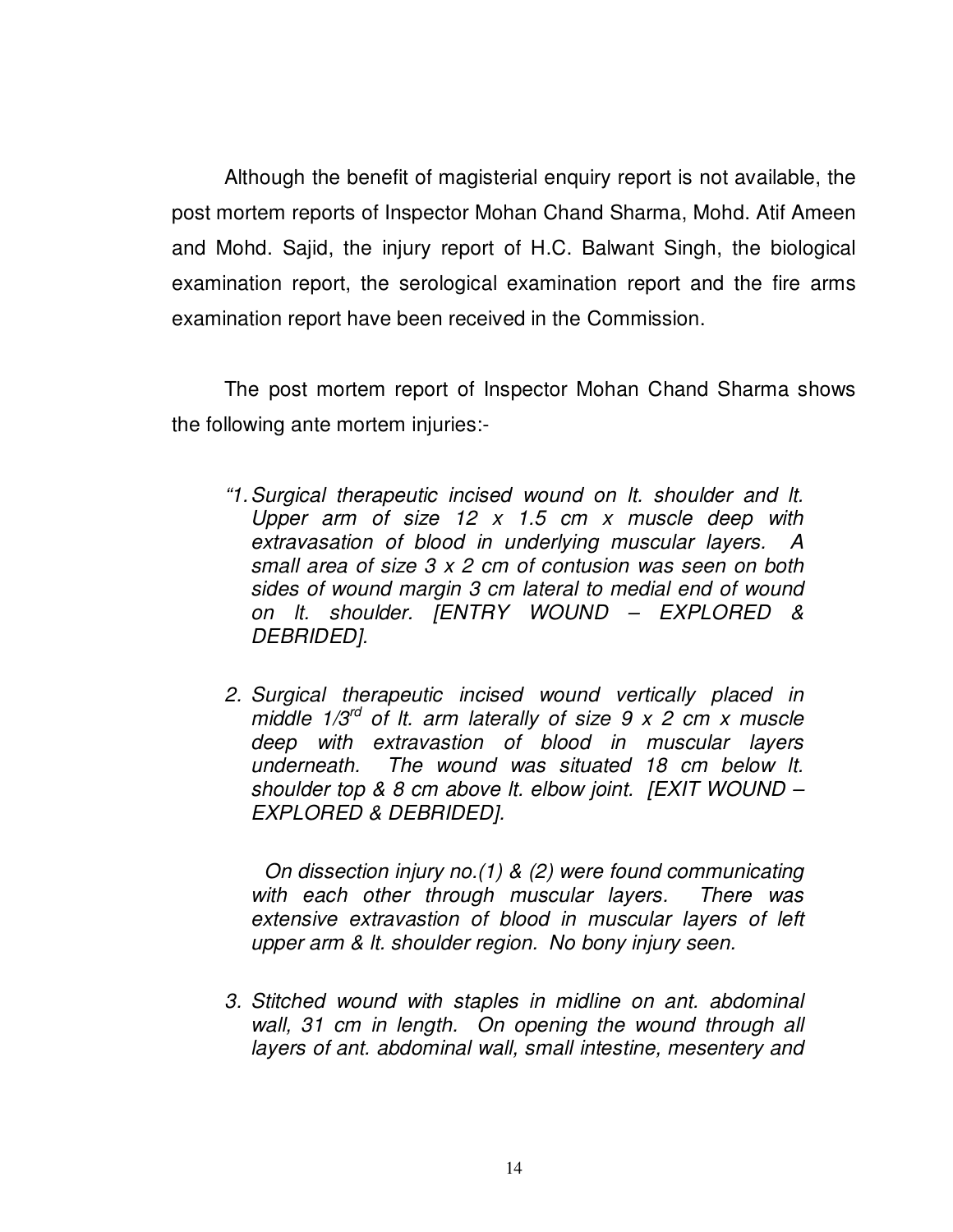omentum was found surgically repaired at multiple places with extravasation of blood in peritoneal cavity. Mesenteric contusions were also seen at multiple places. There was retroperitoneal blood collection in right side lower flank of abdominal cavity, extravasation of blood in right pelvic region with fracture of right hip bone (upper iliac region).

- 4. Surgical therapeutic incised wound on right side anterior abdominal wall of size 2.5  $\times$  1 cm  $\times$  peritoneal cavity deep situated 10 cm lateral to midline,30 cm below right nipple and 14 cm above midinguinal point. [DRAIN TUBE WOUND].
- 5. Surgical therapeutic incised wound on left hypochondriac region of ant. abdominal wall of size  $4 \times 2$  cm  $x$  peritoneal cavity deep with small area of blackish abrasion collar (1.2 cm). The wound is situated 14 cm below lt. nipple, 117 cm above lt. heel of foot, 55 cm below top of head and 10 cm lateral to midline. [ENTRY WOUND – EXPLORED & DEBRIDED].
- 6. Lacerated wound with outward protrusion of tissue through hole of wound of size  $1.5 \times 1$  cm x pelvic bone deep with underneath extravasation of blood, situated on Rt. upper thigh posterolateral aspect. [EXIT WOUND].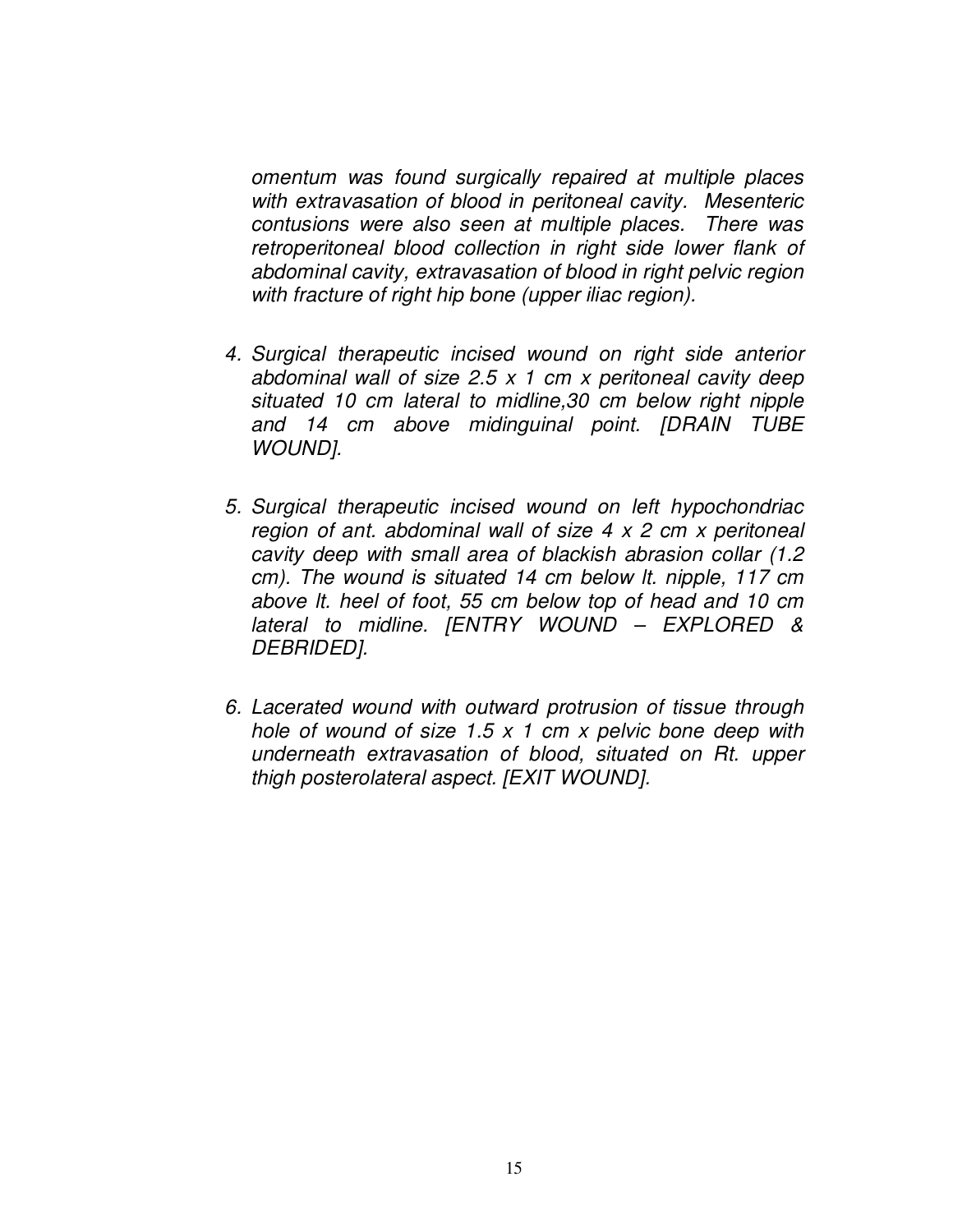The Autopsy Surgeon also noted the co-relation of post mortem findings, medico legal report and findings mentioned in death summary of Inspector Mohan Chand Sharma as follows:-

- "A. INJURY NO.1 as mentioned in PM Report could be entry wound of firearm and INJURY NO.2 could be exit would of injury No.1.
- B. INJURY N0.5 as mentioned in PM Report could be entry wound and INJURY NO.6 could be exit wound related to injury No.5.
- C. INJURY NO.4 could be due to abdominal drain tube put after surgery."

 It may be mentiosned that the terminology like "entry wound" and "exit wound" is used only in relation to gun shot wound. The point at which the bullet enters the human body is called entry wound and the point at which it exits after piercing the body is known as exit wound. After consideration of the post mortem findings of Inspector Mohan Chand Sharma, the Autopsy Surgeon opined that the cause of death "in this case" is haemorrhagic shock due to fire arm injury to abdomen as mentioned which was sufficient to cause death in ordinary course of nature."

 The post mortem report of Mohd Atif Ameen mentions several ante mortem injuries including firearm wounds. The Autopsy Surgeon has opined that all the injuries are produced by firearm ammunition except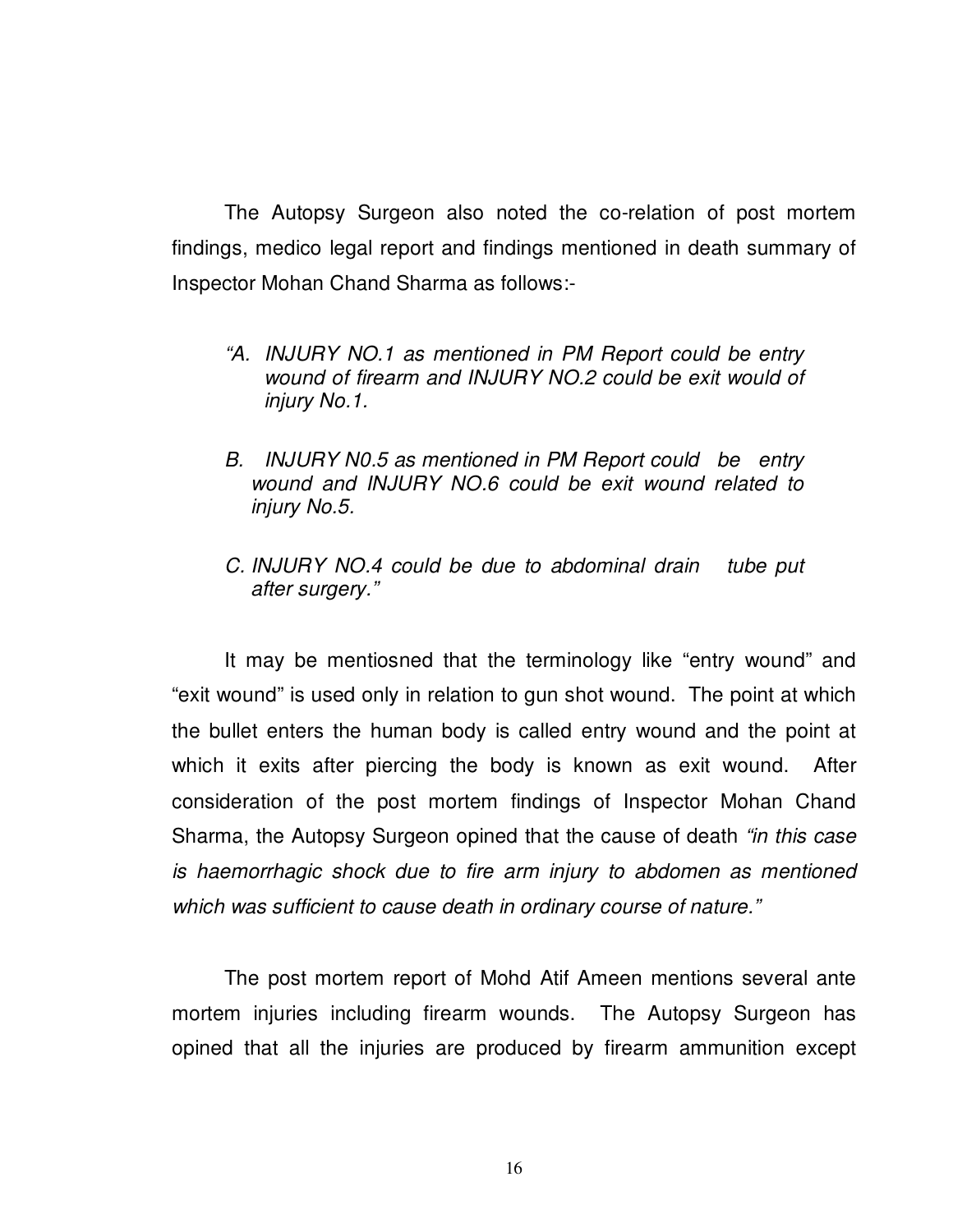injury No.7 which is produced by blunt force impact by object or surface. Injury No.7 is described in the post mortem report as follows "reddish brown abrasion of size 1.5 x 1 cm over outer and anterior aspect of right knee cap"

The post mortem report of Mohd Atif Ameen also mentions that swabs from both hands were taken in two bottles in AIIMS, sealed and handed over to the I.O. along with parcels containing clothes, blood in gauze piece, swabs from injuries and metallic objects recovered from injuries.

 Similarly, the post mortem report of Mohd Sajid shows several ante mortem injuries including firearm entry wounds. It is also mentioned in the post mortem report of Mohd Sajid that swabs from both hands of the deceased were taken in two bottles, sealed and handed over to the I.O. along with sealed parcels containing cloths, blood in gauze piece and metallic objects recovered from injuries.

 The medico legal certificate of H.C. Balwant Singh shows that he was taken by Constable Gurdeep to All India Institute of Medical Sciences, New Delhi on 19<sup>th</sup> September, 2008 at 11.49 A.M. The certificate records "alleged history of gun shot injury half hour ago at 11.15 A.M. on 19<sup>th</sup> September, 2009 during a police encounter with terrorists with one entry wound (?) of approximately .7 cm on right forearm dorsal aspect and one exit wound (?) of approximately 0.5 cm on right arm palmer aspect"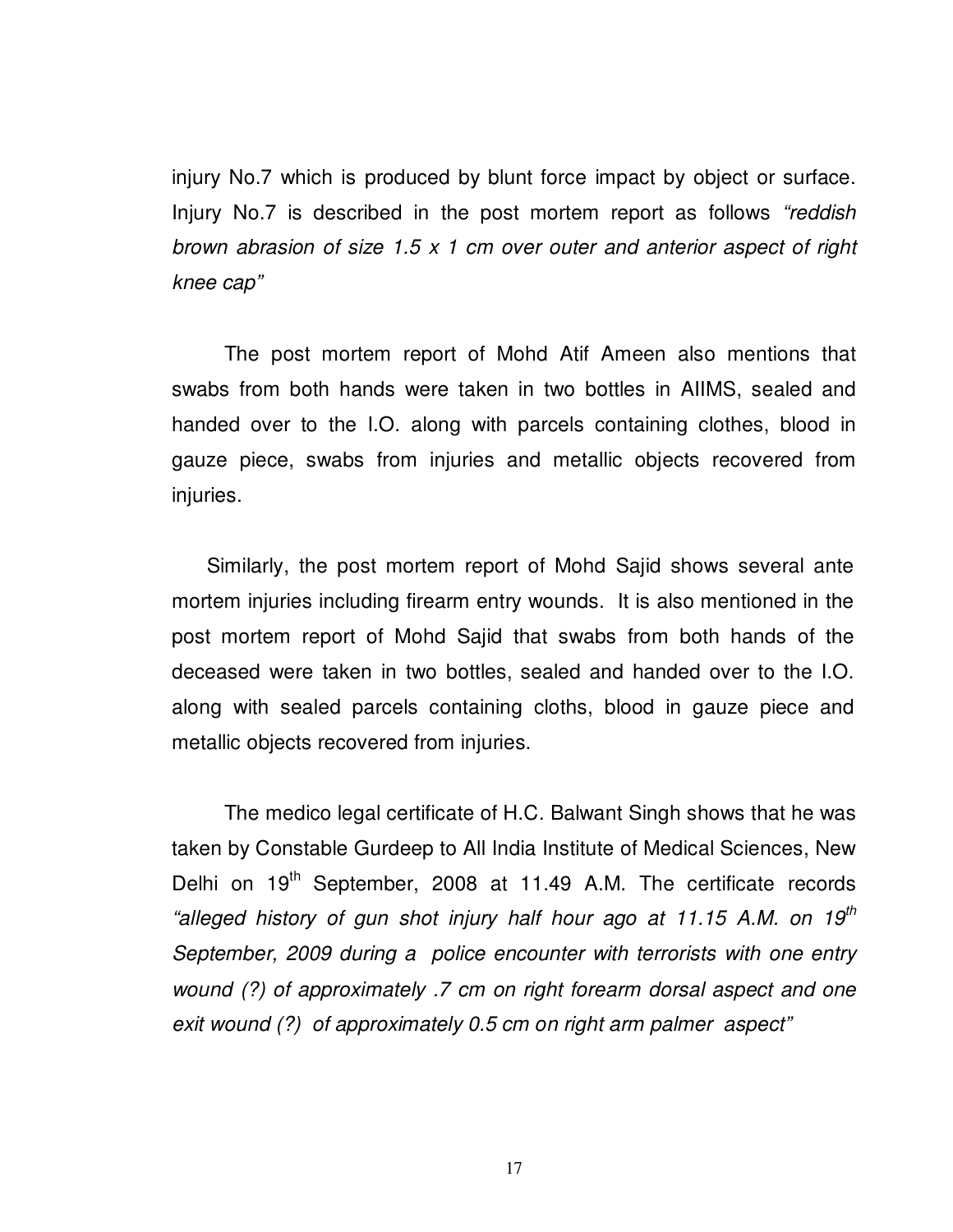The opinion regarding the nature of injury is also given on the MLC of HC Balwant Singh in these words. "In reference to application submitted by I.O. Satish Sharma, Inspector, Crime Branch, Chanakyapuri on 14<sup>th</sup> May, 2009, along with copy of MLC, discharge summary, OPD treatment papers of Balwant. After going through above said documents (initialed by me), I am of the considered opinion that the nature of injury is grievous and could have been caused by gun shot injury"

 The biological examination report and serological examination report of CFSL show that the blood stained clothes and blood samples of Mohd Atif Ameen and Mohd Sajid duly sealed with seal of "MSL Forensic Medicine JPNATC AIIMS, New Delhi", the blood stained clothes of Inspector Mohan Chand Sharma duly sealed with the seal of "Holy Family Hospital, New Delhi", the blood samples of Inspector Mohan Chand Sharma duly sealed with the seal of "MSL Forensic Medicine, JPNATC, AIIMS, New Delhi", the blood samples of HC Balwant Singh duly sealed with seal of "CMO, JPNATC AIIMS, New Delhi" and samples of blood stained clothes taken from various places in Flat No.108, L-18, Batla House and duly sealed with the seal of "J.S" were received in the laboratory. On serological examination it was found that the blood group of Mohd Atif Ameen and Mohd Sajid both was "AB" and blood stains of the same group were found on the floor, gate, walls and furniture of Flat No.108, L-18, Batla House. The serological examination also established that the blood of HC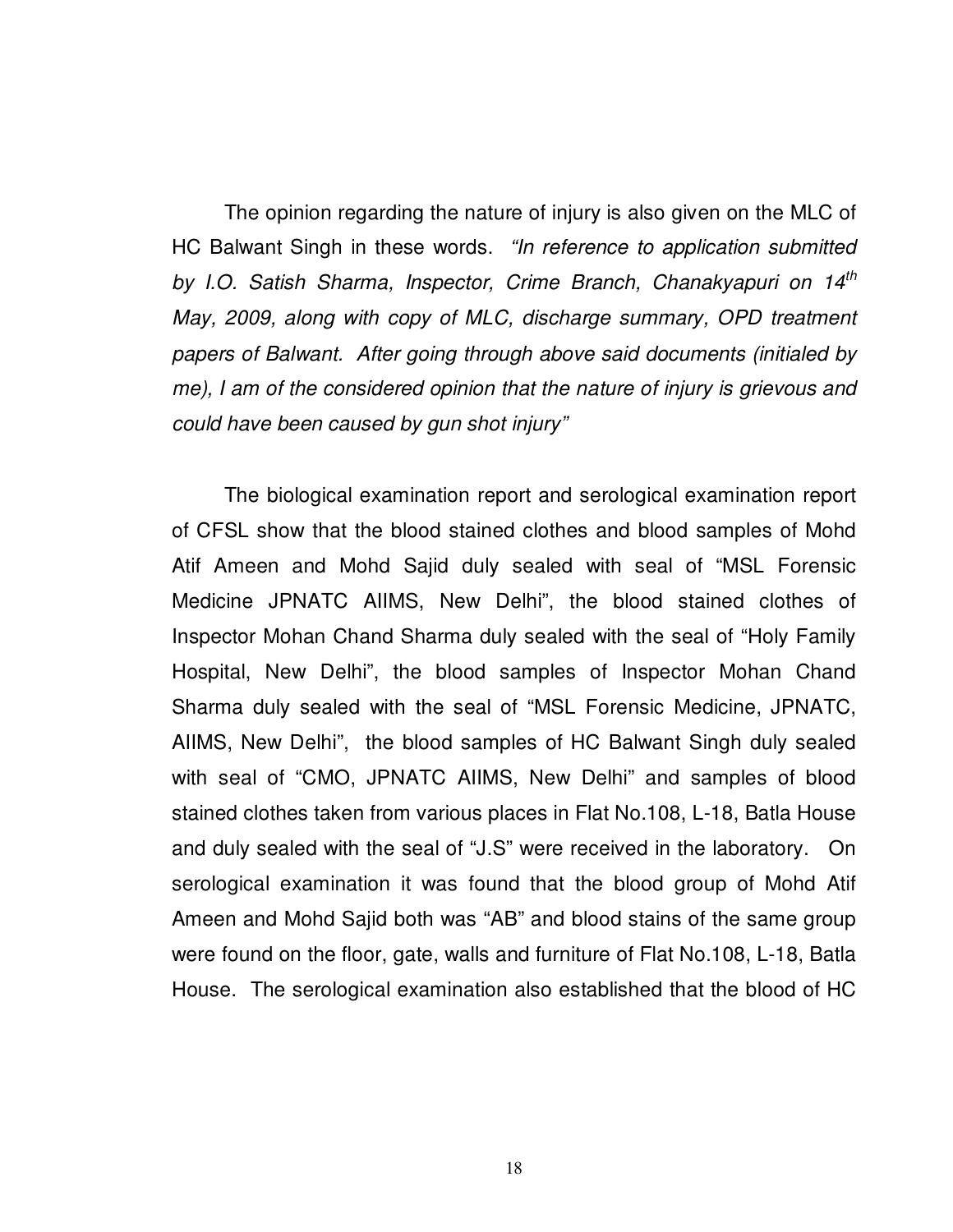Balwant Singh was of "A" group and blood stains of the same group were found from the lobby and drawing room of Flat No.108, L-18, Batla House.

 The firearms examination report of CFSL shows that the cotton swab taken from the right hand of Mohd Sajid was contained in parcel No.8. The cotton swab taken from the right hand of Mohd Atif Ameen was in parcel No.17. Two .30 / 7.62 mm pistols which were recovered from Flat No.108 were sent to the expert in parcels No.36 to 37 and were marked W/2 and W/3 in the laboratory. The bullet proof jacket of HC Rajbir Singh was sent in parcel No.40. The bullet proof jacket has two bullet piercing marks on its front side. On probing the piercing marks two .30/7.62 mm fired bullets (marked BC/17 & BC/18 by the ballistic expert) were recovered in mutilated condition. Eight .30/7.62 mm fired cartridge cases (marked C/62 to C/69 in the laboratory) were sent in parcel No.38(b). After chemical analysis, test firing and microscopic examination in the laboratory, it was found that the two .30/7.62mm mutilated fired bullets BC/17 and BC/18 which were recovered from the front portion of bullet proof jacket contained in parcel No.40 had been fired from the .30mm pistol (W/3). Gun shot residue was detected in the contents of parcel No.8 and 17. Four fired cartridge cases (C/62 to C/65) contained in parcel No.38(b) had been fired from .30mm pistol (W/2) contained in parcel No.36. Four .30mm fired cartridge cases C/66 to C/69 contained in parcel No.39(b) had been fired from .30mm pistol (W/3) contained in parcel No.37.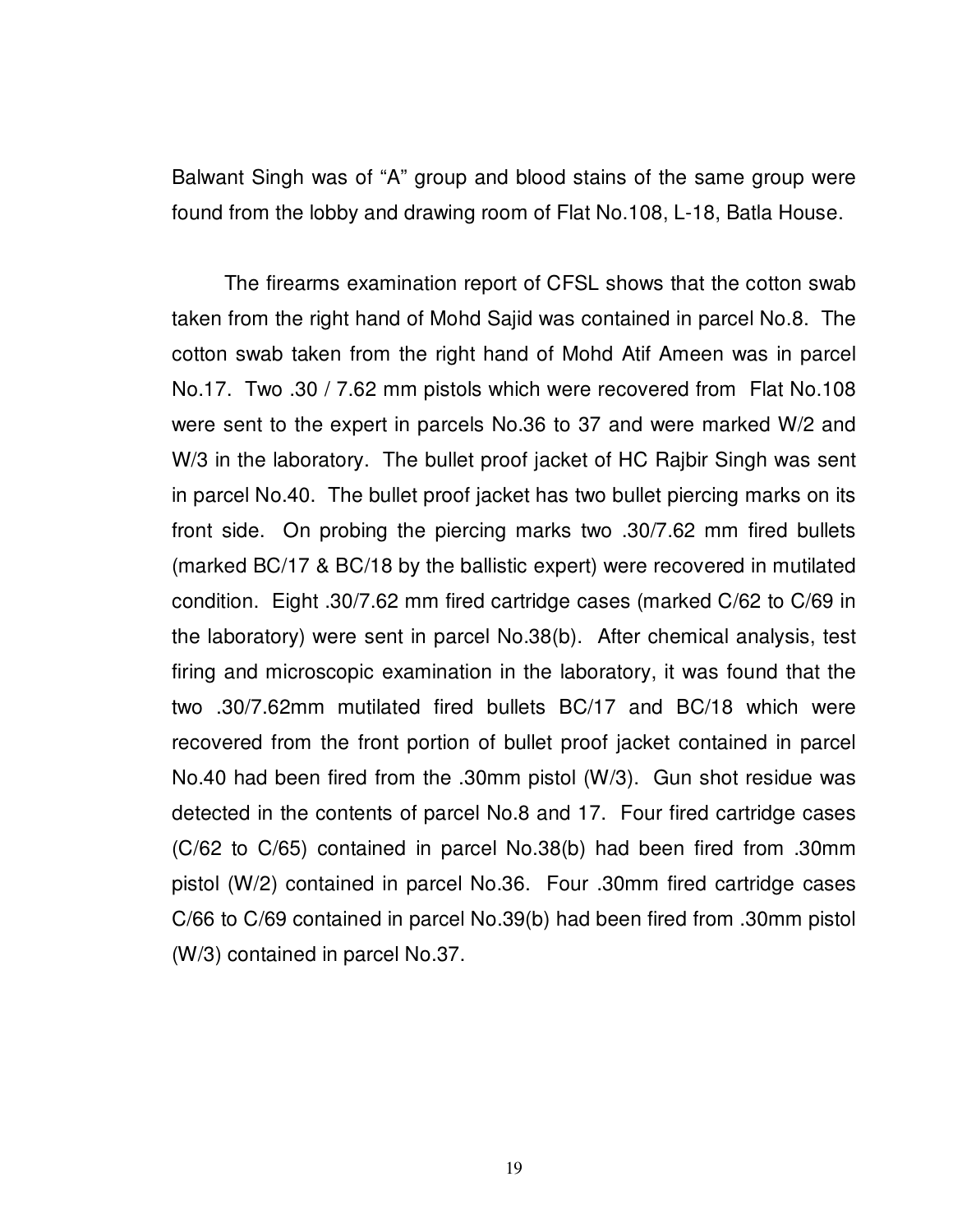It is noteworthy that Inspector Mohan Chand Sharma received injuries on the front portion of the body. According to post mortem report of Inspector Mohan Chand Sharma injury no. 1 is "an entry wound on the left shoulder and left upper arm" and injury no. 5 is also "an entry wound which is on left hypochondriac region of anterior abdominal wall 14 cm below left nipple". The locus of firearm injuries found on the body of Inspector Mohand Chand Sharma corroborate the police version that a volley of bullets was fired on the police team as soon as it entered Flat No.108, L-18, Batla House through the side gate. HC Balwant Singh was also with Inspector Mohand Chand Sharma. He sustained fire arm entry wound on the dorsal aspect of right arm and the bullet exited through his palm. His blood was also found in the room and lobby of Flat No.108.

 According to the police version, HC Rajbir Singh and other police personnel rushed to Flat No.108, L-18, Batla House as soon as Inspector Mohan Chand Sharma was injured. Bullets were fired on this team also. This is established by the fire arm examination report. The bullet proof jacket which HC Rajbir Singh was wearing was seized and was sent to the laboratory in sealed packet. As noted above, the expert observed that the jacket was having two bullet piercing marks on its front side and on probing the piercing marks two .30 mm fired bullets were recovered in mutilated condition. According to the expert, these bullets had been fired from the pistol W/3 which was found lying in the room of Flat No.108, L-18, Batla House. It may be mentioned that .30mm pistol W-3 did not belong to anyone in the police party. It is, therefore, obvious that it was used by one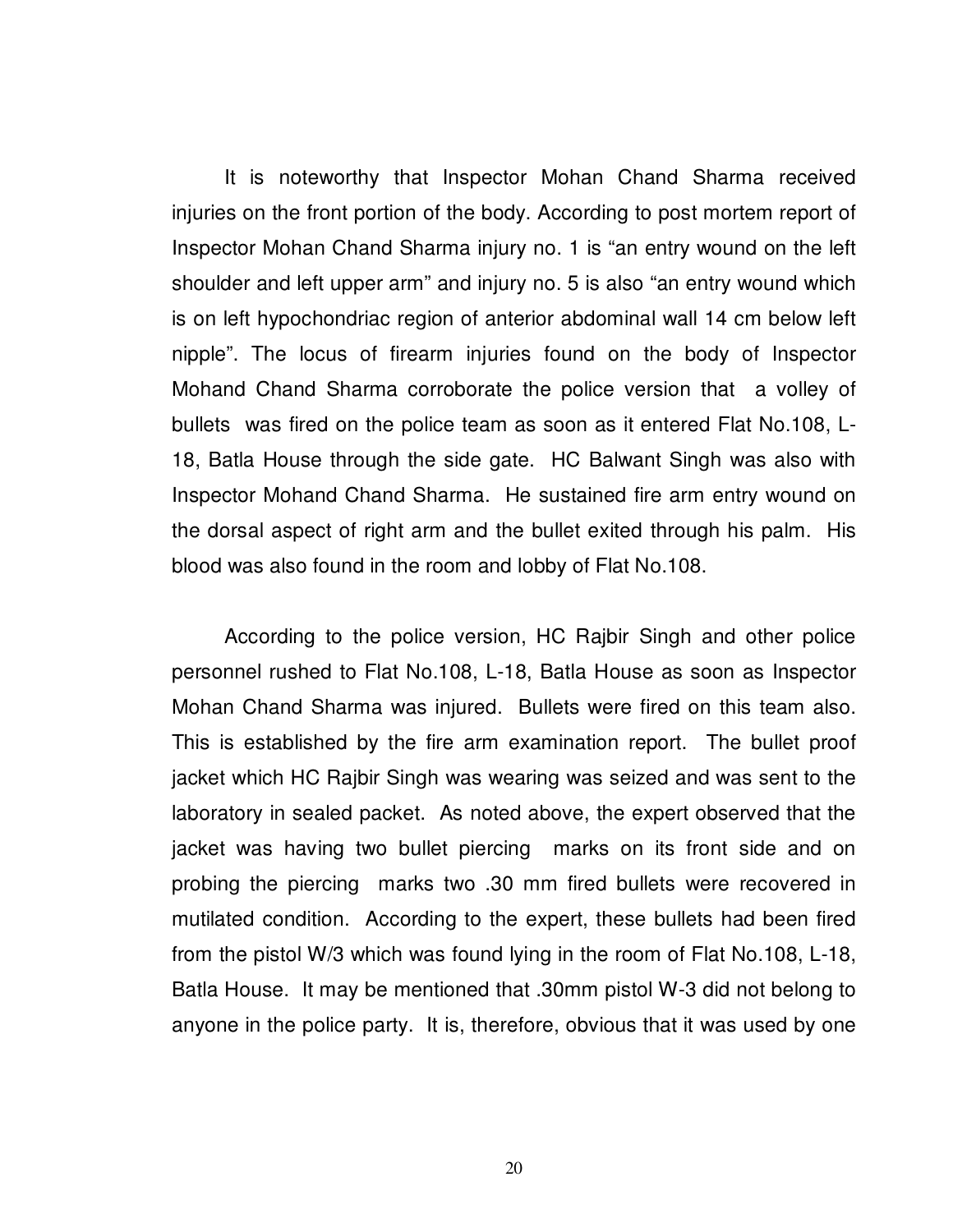of the occupants of the flat. It would also be significant to note that the bullet piercing marks were found on the front side of the jacket. The jacket covers the chest portion of the person who wears it. This means that the person who had fired at HC Rajbir Singh had aimed at his chest, which is a vital part of the body.

 As has been stated above, eight fired cartridge cases marked C/62 to C/69 were recovered from the flat. According to the ballistic expert, these cartridge cases had been fired from pistols W/2 and W/3. The two bullets BC/17 and BC/18 which were found embedded in the bullet proof jacket of HC Rajbir were also fired from the pistol W/3 according to the ballistic expert. The pistols exhibits W/2 and W/3 which were recovered from the flat did not belong to the police party. Who then had used these pistols? The answer is provided by the fire arms examination report. The swabs which were taken from the right hands of Mohd Atif Ameen and Modh Sajid by the doctors at the time of post mortem in AIIMS were sent in sealed bottles to CFSL for dermal nitrate tests in the laboratory. The same were found to contain gun shot residue. This conclusively establishes that Mohd Atif Ameen and Mohd Sajid had both used fire arms at the time of incident. It may be mentioned that the police had no role what-so-ever either in the taking of swabs from the hands of the two deceased or in the dermal nitrate tests of the same. The swabs were taken by the doctors in the AIIMS and the tests were conducted in the laboratory of CFSL, CBI.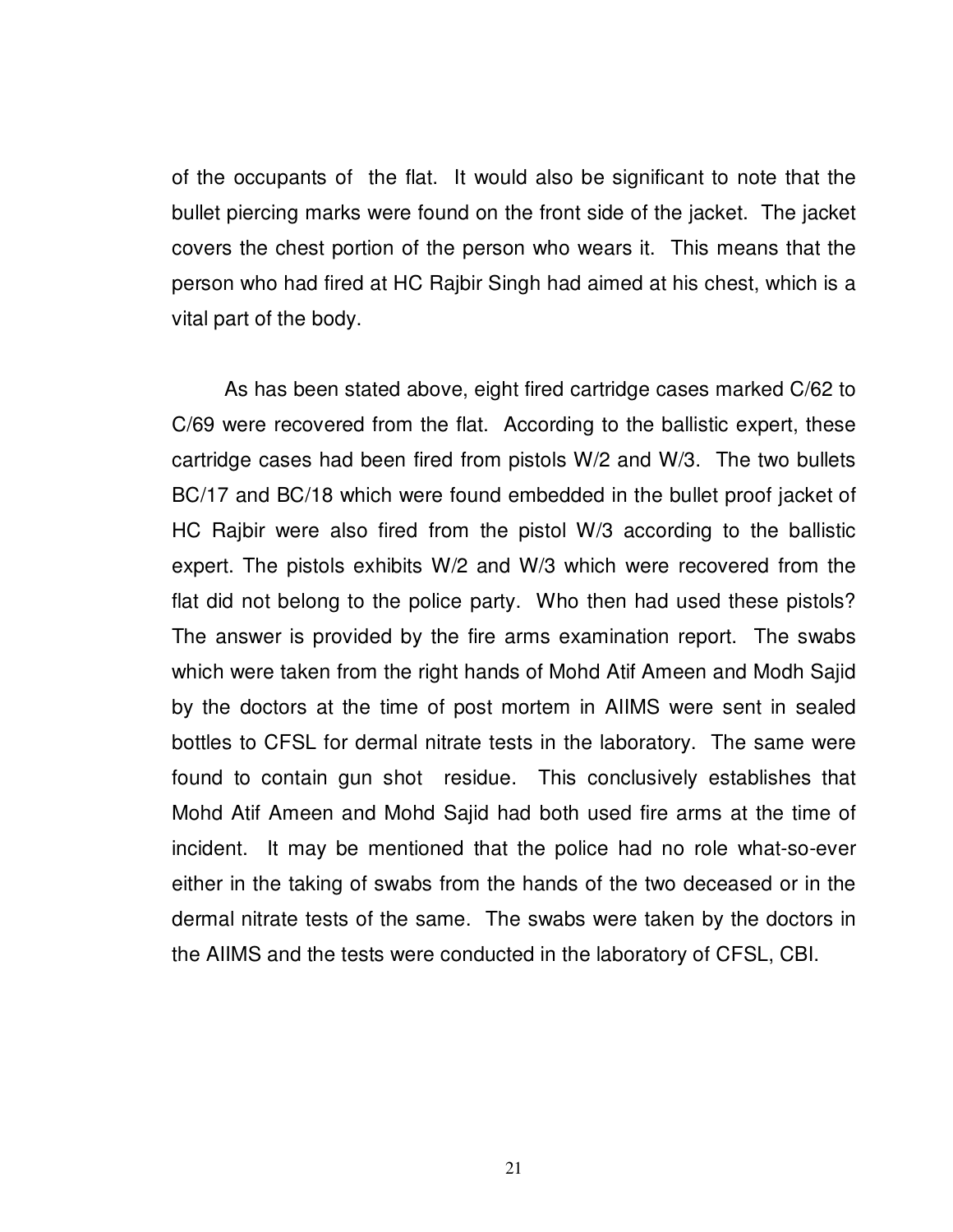Shri Kamran Siddiqui had filed Criminal Writ Petition No.114/2008 in the Supreme Court raising questions about the genuineness of the encounter. The petition was dismissed by the Hon'ble Supreme Court on 8<sup>th</sup> December, 2008. The verbatim copy of the writ petition was, however, filed by Shri Kamran Siddiqui before the Commission. The issues raised by him in the Writ Petition and also the averments made by him in the complaint have been carefully considered by the Commission and we find absolutely no merit in the same.

 The complainant sees "something fishy" about the injuries sustained by Inspector Mohan Chand Sharma. He has mentioned some photographs published in the print media which show blood on the left shoulder only. He has also referred to a report published in "Mail Today" on 24<sup>th</sup> September, 2008. According to which three shots were fired at Inspector Mohan Chand Sharma on the back. He has also alleged that serious differences had cropped up between the "martyr" Mohan Chand Sharma and another police officer namely Rajbir Singh implying thereby that the death of Inspector Mohan Chand Sharma might be the result of intra departmental rivalry. All these doubts of the complainant have absolutely no basis. The post mortem report of Inspector Mohan Chand Sharma is conclusive proof of the fact that he had received a gun shot wound on the "hypochondriac region of the abdomen which completely rules out an attack on him from the backside.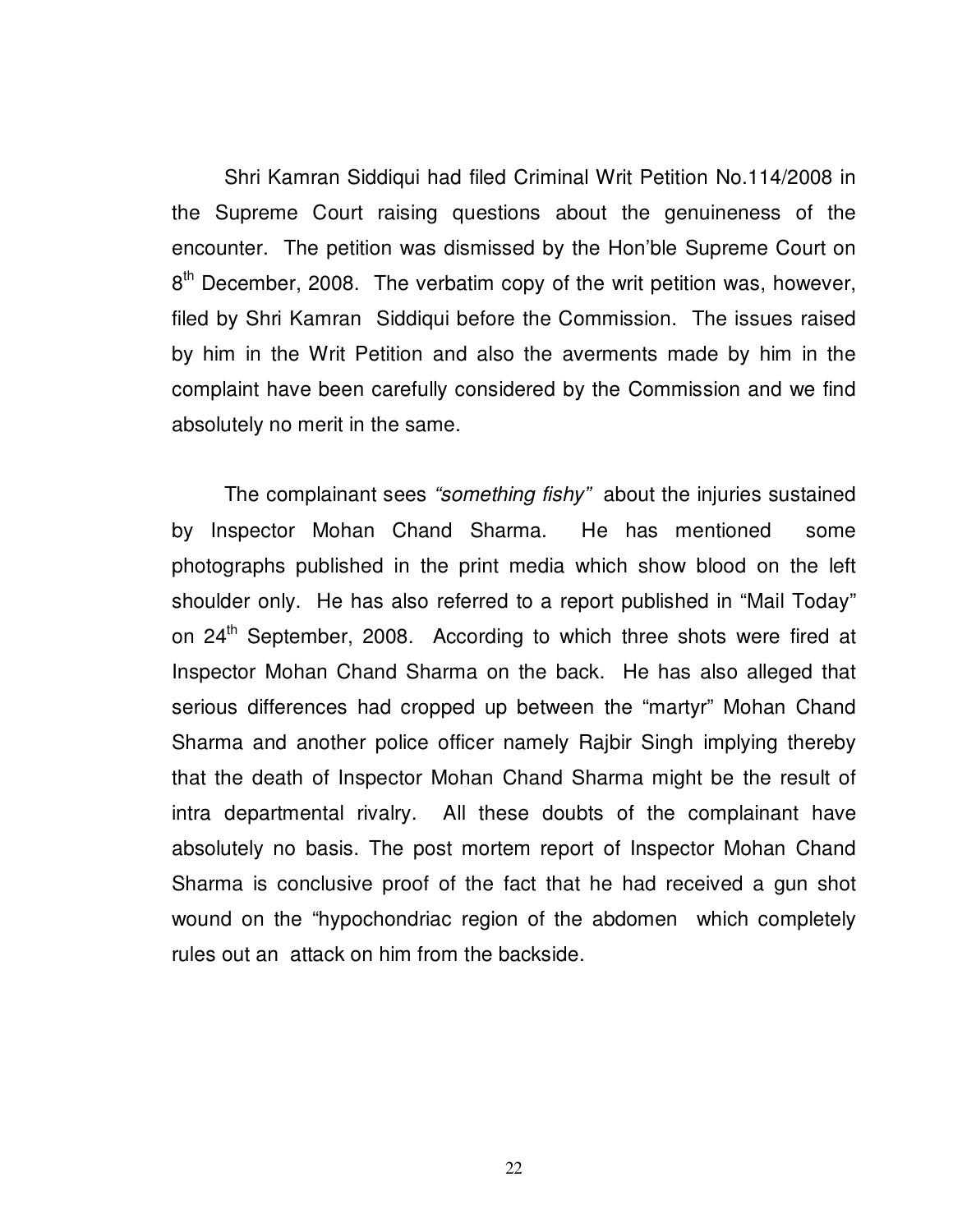The complainant has posed a question as to why Inspector Mohan Chand Sharma went to Flat No.108 in plain clothes when he was fully aware that there were terrorists inside and why he did not use the bullet proof jacket? It is quite likely that Inspector Mohan Chand Sharma did not consider it prudent to wear a bullet proof jacket lest it may arouse suspicion and alert the alleged terrorists. It is also likely that he did not apprehend that the occupants of the flat would be having weapons and they will immediately resort to firing. There can be various reasons and it will not be proper to speculate as to why Inspector Mohan Chand Sharma did not wear a bullet proof jacket.

The complainant also wants us to reject the theory of encounter because according to him the police version regarding escape of two terrorists from the scene is totally unbelievable. He points out that the whole area was cordoned off and premises No.L-18, Batla House was heavily guarded by the police force and there being only one staircase in the building it was not possible for any suspect to escape from the building. We are not inclined to examine this aspect in minute detail. As mentioned above, the enquiry is limited to the effect of encounter. There are two doors in the flat in question and there are two flats in each of the four floors. According to the police version a number of persons had got collected at the time of incident. In the melee it was possible for some persons to escape. At any rate, the alleged escape of two persons can have no bearing on the main incident in which Inspector Mohan Chand Sharma received fatal gun shot injuries and HC Balwant Singh also received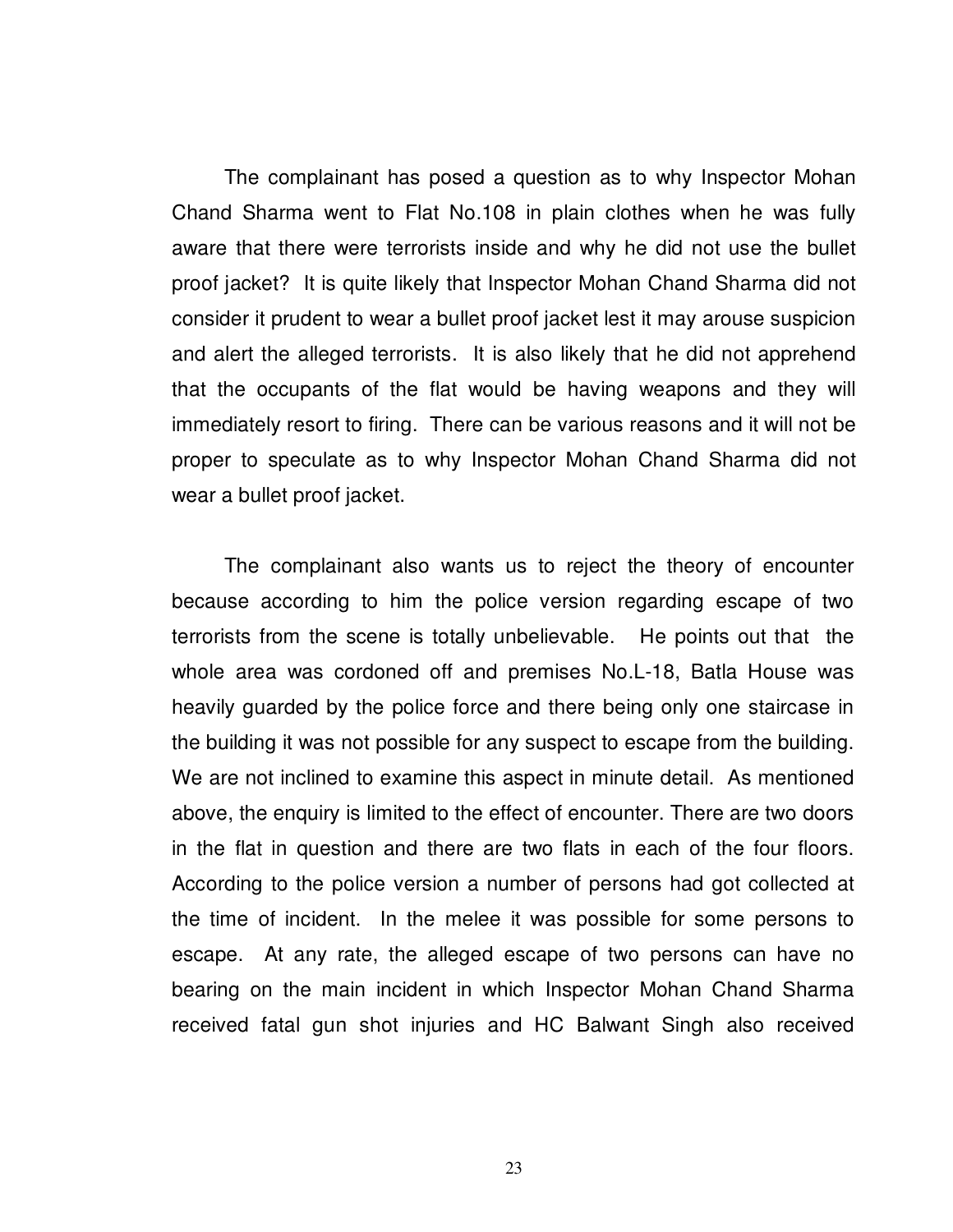grievous injuries and the action taken by the police party in self-defence which resulted in death of Mohd. Atif Ameen and Mohd. Sajid.

There can be no manner of doubt that firing was first resorted to by the occupants of the room on the police party. If the police party had first resorted to firing, the occupants of the room namely Mohd. Atif Ameen and Mohd. Sajid after receiving injuries from service weapons would have immediately fallen down and would not at all have been in any position to fire upon the police party. The fact that Inspector Mohan Chand Sharma and HC Balwant Singh received gun shot injuries leads to the only inference that firing was first resorted to by occupants of the room.

 The police team had gone to L-18, Batla House on receipt of specific information. They had legal right to verify the information. The occupants of Flat No.108 were legally bound to cooperate with the police team and respond to their query. They had no cause or occasion to open fire at the police party. Since they resorted to firing causing serious injuries, the police party was fully entitled to defend itself by taking appropriate measures.

There is ample and sufficient material before us which leads to the irresistible conclusion that there was imminent danger to the life of members of the police party. In fact, Inspector Mohan Chand Sharma received serious gun shot injuries which proved fatal and HC Balwant Singh also received grievous gun shot injuries. The injuries were caused by persons who were armed with fire arms and had resorted to firing.